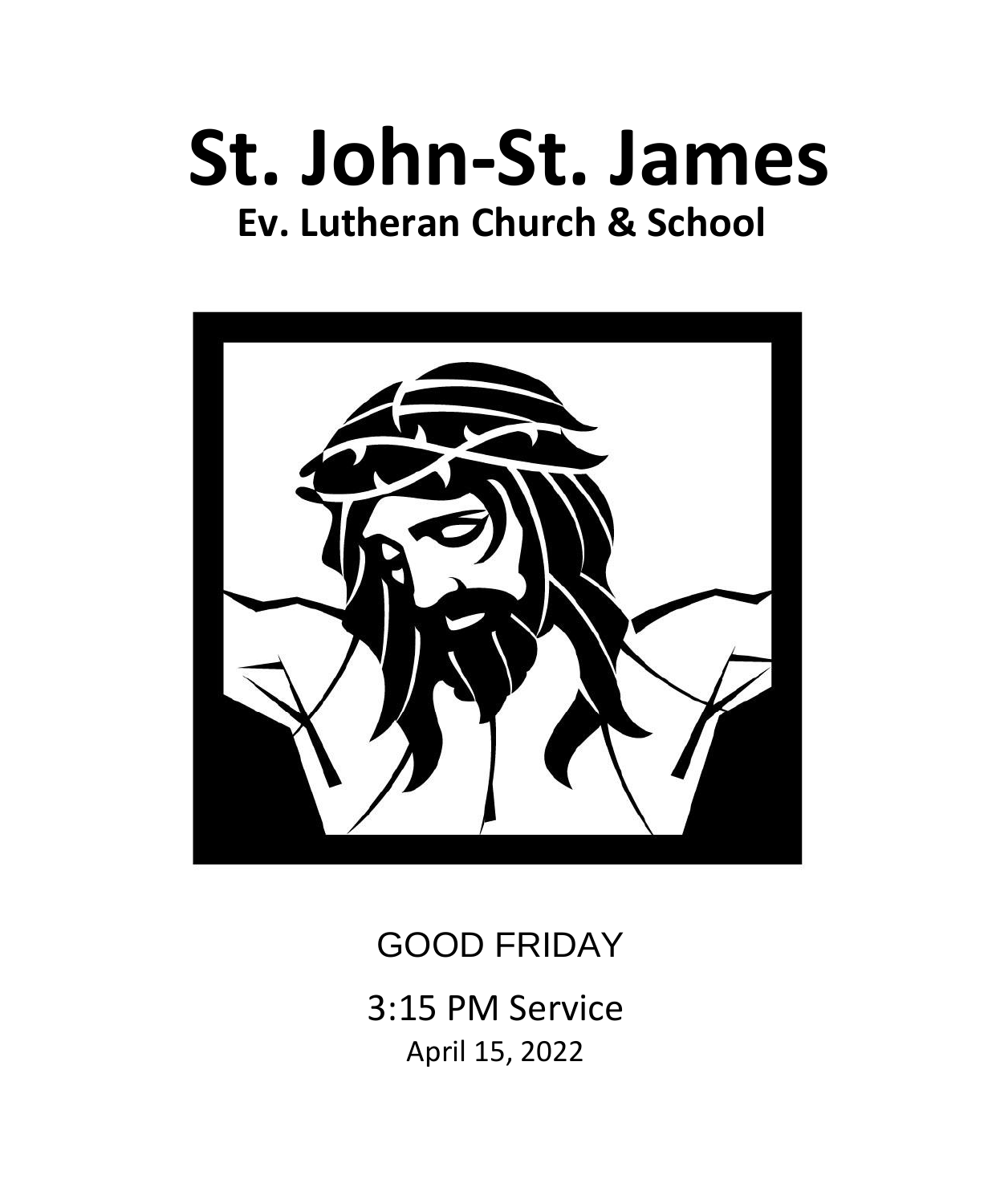![](_page_1_Picture_0.jpeg)

# ST. JOHN—ST. JAMES  *Evangelical Lutheran Church & School*

# UPON ENTERING GOD'S HOUSE

 *Tenebrae*, which means darkness, lends its name to this service. The Tenebrae service is a traditional service of the Christian Church used during Holy Week to impress upon the minds and hearts of believers the awful consequence of sin and the magnitude of the Savior's sacrifice. The candles are slowly extinguished and the sanctuary lights are dimmed, reminding us of the darkness that came over the earth from noon until 3 p.m. while Jesus hung on the cross. The seven candles represent Jesus, the Light of the world. The church is gradually darkened to portray Jesus coming closer and closer to death.

One last vigil candle will remain lit to indicate that death only seems triumphant over Christ. It will be removed to symbolize Jesus' death and burial.

The light of Christ will emerge from the tomb on Easter morning. We look forward to celebrating his victory over death at our Easter services this Sunday!

**Opening Hymn:** Sweet the Moments, Rich in Blessing

Christian Worship, Hymn # 400

|                      | <b>E</b> Verse 1 <b><i>S</i></b> Sweet the moments, rich in blessing, |
|----------------------|-----------------------------------------------------------------------|
|                      | Which before the cross we spend,                                      |
|                      | Life and health and peace possessing                                  |
|                      | From the sinner's dying friend.                                       |
| C Verse 2 $\sqrt{2}$ | Here we rest in wonder, viewing<br>All our sins on Jesus laid;        |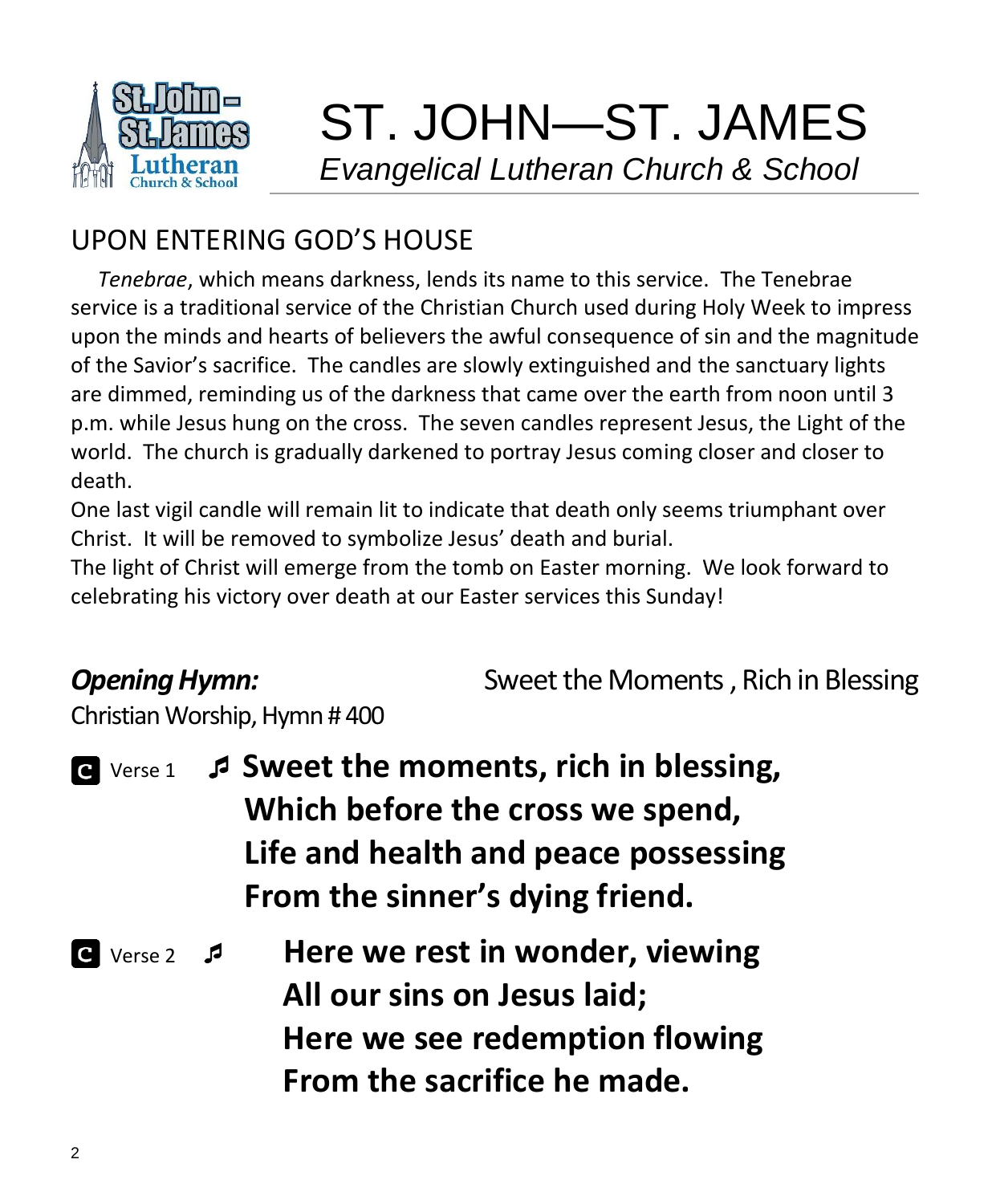# CONFESSION OF SINS PRAYER

 $|M|$ We pray in the name of the Father, the Son, and the Holy Spirit.

### **C Amen.**

 $\mathbf{M}$ Heavenly Father, you are a just God who accepts nothing less than perfection. All too often we fail to realize how our sins offend you. We forget that the wages of sin truly is death. We forget that there really is a hell. Lead us to recognize the seriousness of our sinfulness. Lead us also to admit our inability to make things right with you.

### **C Lord, we have fallen short and sinned against you in thought, word, and deed. Please, forgive us for Jesus' sake.**

- $\lceil \text{M} \rceil$ Today may we be reminded not only of your justice but also of your love. You did not spare your own Son but gave him as a ransom for each one of us. Comfort us with the knowledge of this great love. Give us the peace that the forgiveness of sins brings.
- **When we feel our guilt, point us to the cross where our C guilt was washed away in Jesus' blood.**
- $\lceil \text{M} \rceil$ Lord Jesus, we thank you for paying the debt we could not pay. We thank you for coming to earth so that we could be with you forever in heaven.

**For being our perfect substitute, we thank you, Lord Jesus. C** 

- $\boxed{\text{M}}$ Son of God, you offered up your body as an unblemished sacrifice for sin and commended your spirit into the hands of the Father. Teach us to cast the concerns of this brief life on our heavenly Father and commit our bodies and souls to his watchful care.
- **Grant us courage to face all that comes in life, including C death. Give us confidence in knowing this is how you lead us to heaven.**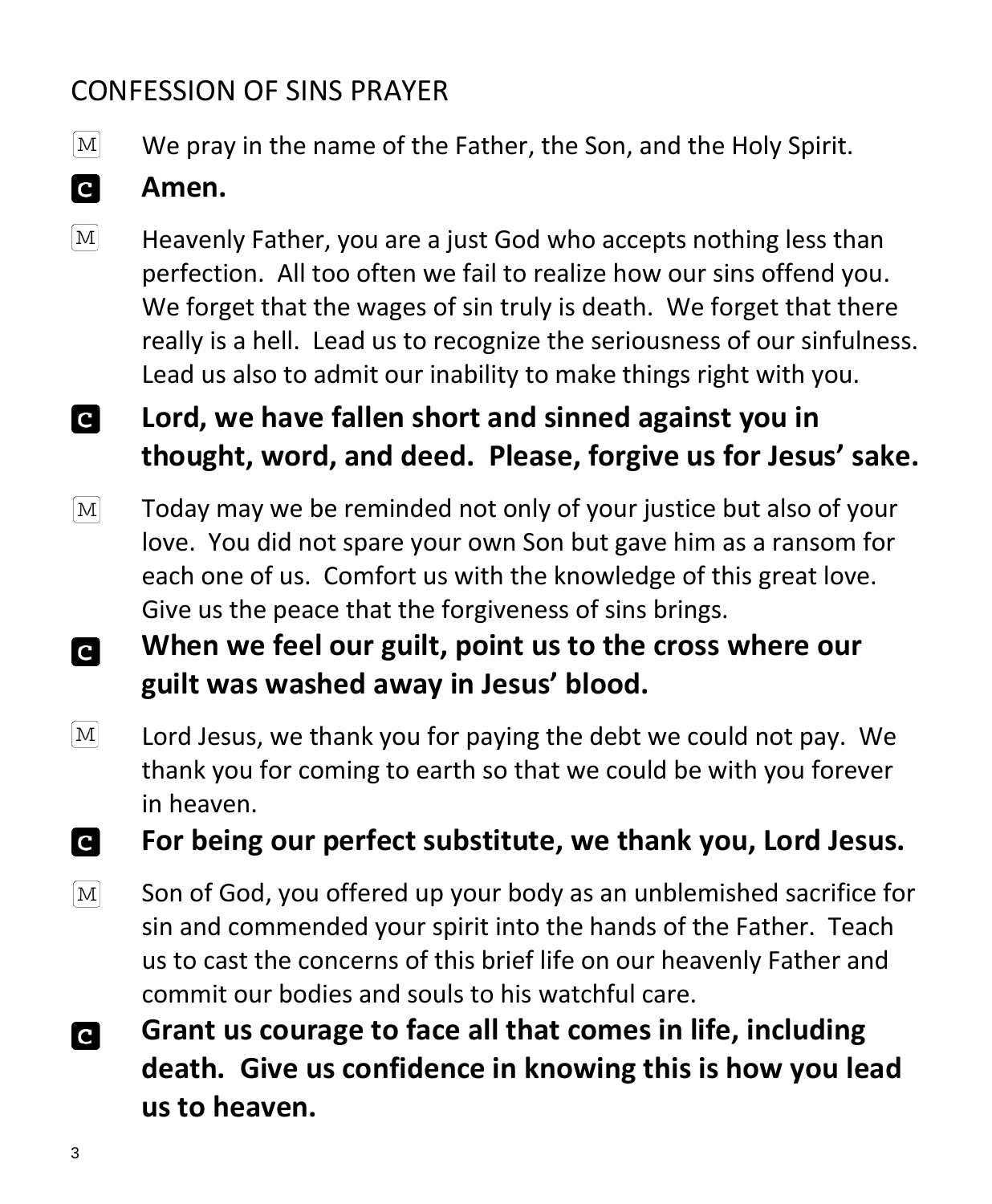$\lceil \text{M} \rceil$ Holy Spirit, hear us now as we offer our personal praise and concerns in silent prayer.

 *(Silent prayer.)*

- The cross was once an instrument of torture and death. It is now a  $\lceil \text{M} \rceil$ sign of love and life.
- **Dear Savior, we humbly come before you to kneel at the**   $|{\bf c}|$ **cross in awe of your power and love. Amen.**
- $\lceil \text{M} \rceil$ In the peace of forgiveness, let us praise the Lord.
- Verse 1  **When I survey the wondrous cross On which the Prince of glory died, My richest gain I count but loss And pour contempt on all my pride.**
- Verse 3  **See from his head, his hands, his feet, Sorrow and love flow mingled down. Did e'er such love and sorrow meet Or thorns compose so rich a crown?** *(CW, #407)*

# PRAYER OF THE DAY

- God most holy, look with mercy on this group of worshipers gathered  $|M|$ in faith for whom our Lord Jesus Christ was willing to be betrayed, be given over into the hands of the wicked, and suffer death upon the cross. Keep us always faithful to him, our only Savior, who now lives and reigns with you and the Holy Spirit, one God, now and forever.
- $\mathbf{C}$ **Amen.**

*BE SEATED*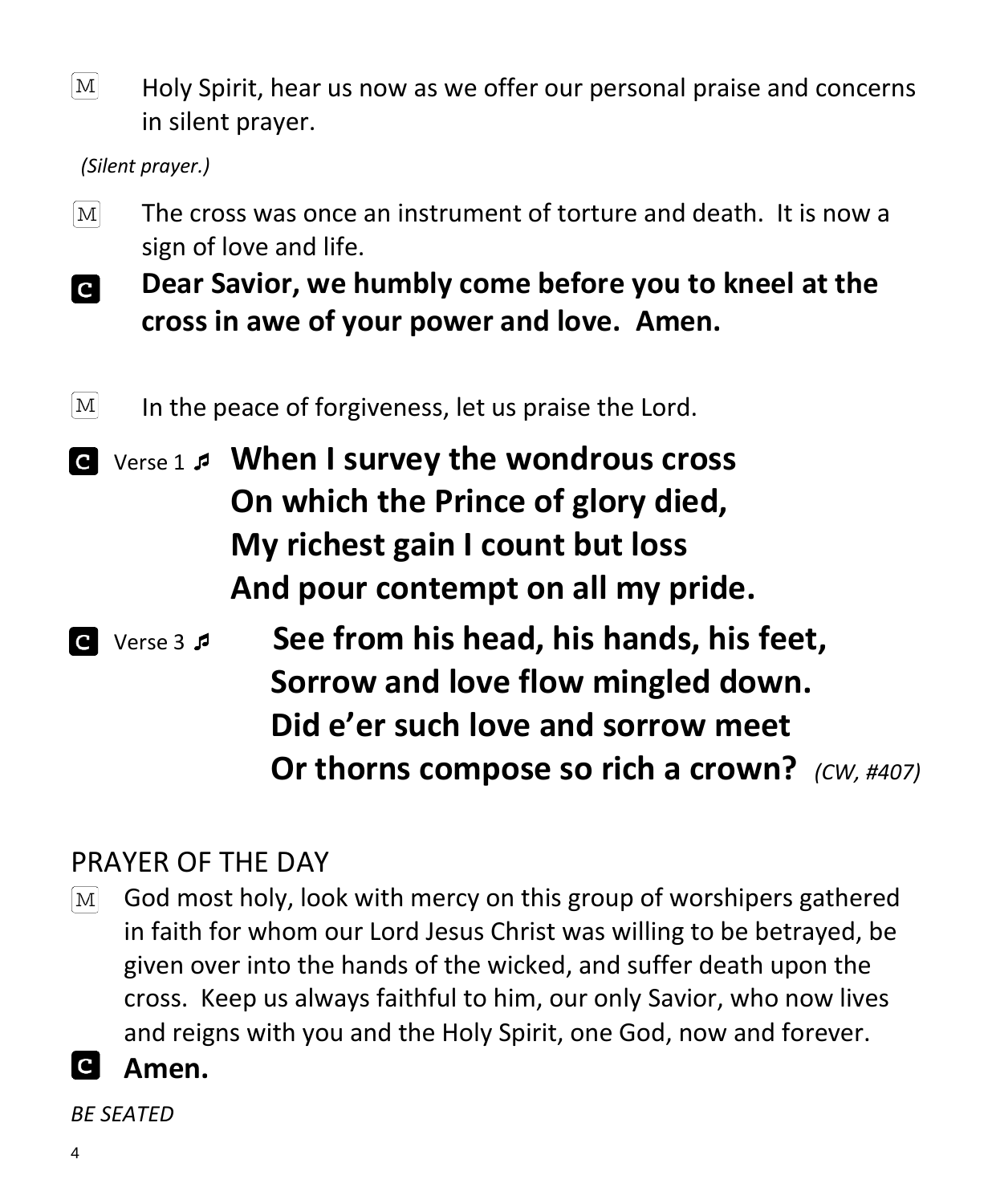## *Old Testament Lesson* Isaiah 53:1-12

**53** Who has believed our message and to whom has the arm of the LORD been revealed? **<sup>2</sup>**He grew up before him like a tender shoot, and like a root out of dry ground. He had no beauty or majesty to attract us to him, nothing in his appearance that we should desire him. **<sup>3</sup>**He was despised and rejected by mankind, a man of suffering, and familiar with pain. Like one from whom people hide their faces he was despised, and we held him in low esteem. **<sup>4</sup>** Surely he took up our pain and bore our suffering, yet we considered him punished by God, stricken by him, and afflicted.

**<sup>5</sup>** But he was pierced for our transgressions, he was crushed for our iniquities; the punishment that brought us peace was on him, and by his wounds we are healed. <sup>6</sup> We all, like sheep, have gone astray, each of us has turned to our own way; and the LORD has laid on him the iniquity of us all.

**<sup>7</sup>**He was oppressed and afflicted, yet he did not open his mouth; he was led like a lamb to the slaughter, and as a sheep before its shearers is silent, so he did not open his mouth. **<sup>8</sup>** By oppression and judgment he was taken away. Yet who of his generation protested? For he was cut off from the land of the living; for the transgression of my people he was punished. **<sup>9</sup>**He was assigned a grave with the wicked, and with the rich in his death, though he had done no violence, nor was any deceit in his mouth. **<sup>10</sup>** Yet it was the LORD's will to crush him and cause him to suffer, and though the LORD makes his life an offering for sin, he will see his offspring and prolong his days, and the will of the LORD will prosper in his hand. **<sup>11</sup>** After he has suffered, he will see the light of life and be satisfied; by his knowledge my righteous servant will justify many, and he will bear their iniquities. **<sup>12</sup>** Therefore I will give him a portion among the great, and he will divide the spoils with the strong, because he poured out his life unto death, and was numbered with the transgressors. For he bore the sin of many, and made intercession for the transgressors.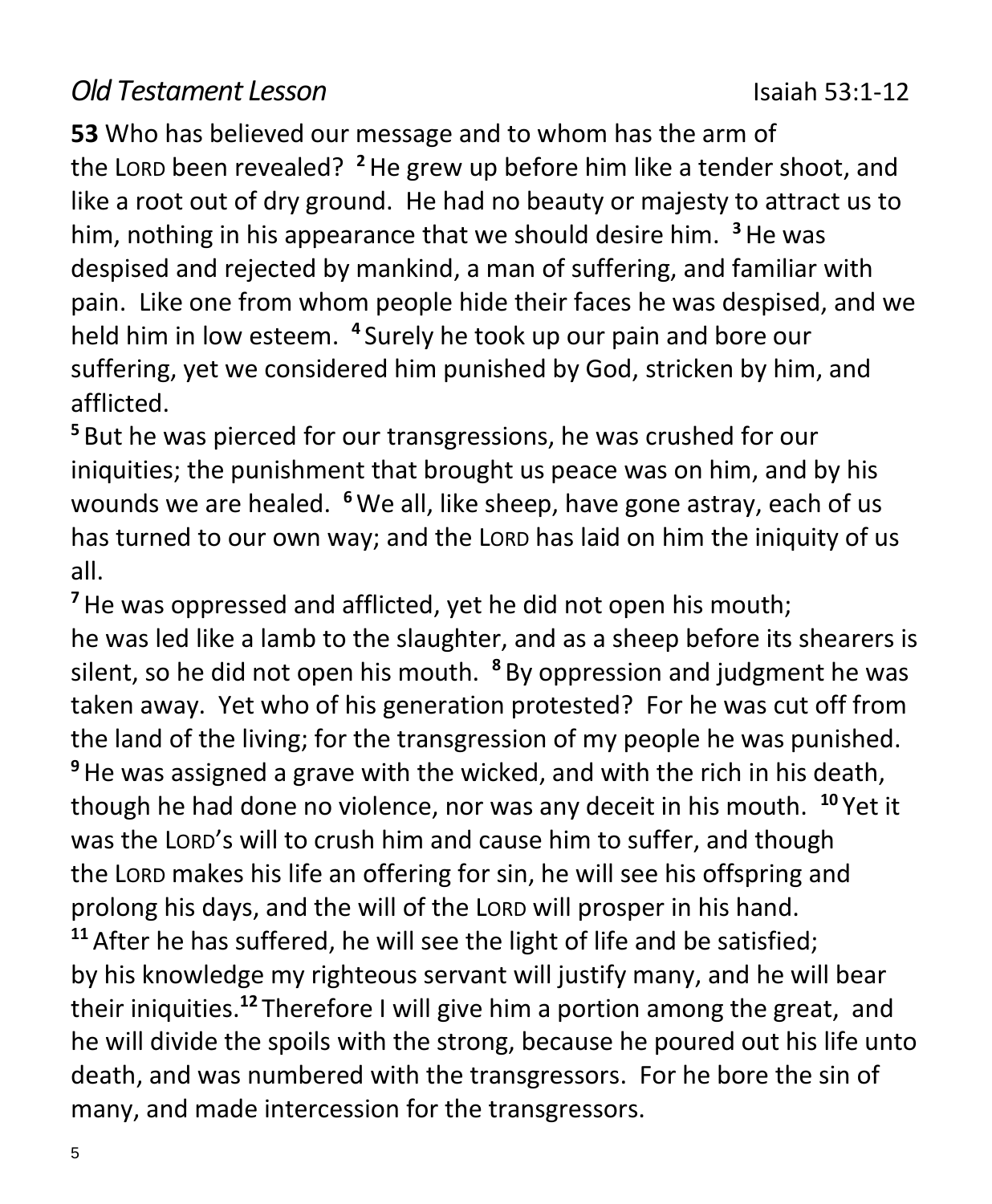**C I believe that Jesus Christ, true God, begotten of the Father from eternity, and also true man, born of the virgin Mary, is my Lord.**

**He has redeemed me, a lost and condemned creature, purchased and won me from all sins, from death, and from the power of the devil, not with gold or silver but with his holy, precious blood and with his innocent suffering and death.**

**And this he did that I should be his own, and live under him in his kingdom, and serve him in everlasting righteousness, innocence, and blessedness, just as he has risen from death and lives and rules eternally.**

**This is most certainly true.**

*Epistle Lesson* Galatians 3:10-13

**<sup>10</sup>** For all who rely on the works of the law are under a curse, as it is written: "*Cursed is everyone who does not continue to do everything written in the Book of the Law*." **<sup>11</sup>** Clearly no one who relies on the law is justified before God, because "*the righteous will live by faith*." **<sup>12</sup>** The law is not based on faith; on the contrary, it says, "*The person who does these things will live by them."* **<sup>13</sup>** Christ redeemed us from the curse of the law by becoming a curse for us, for it is written: "*Cursed is everyone who is hung on a pole*."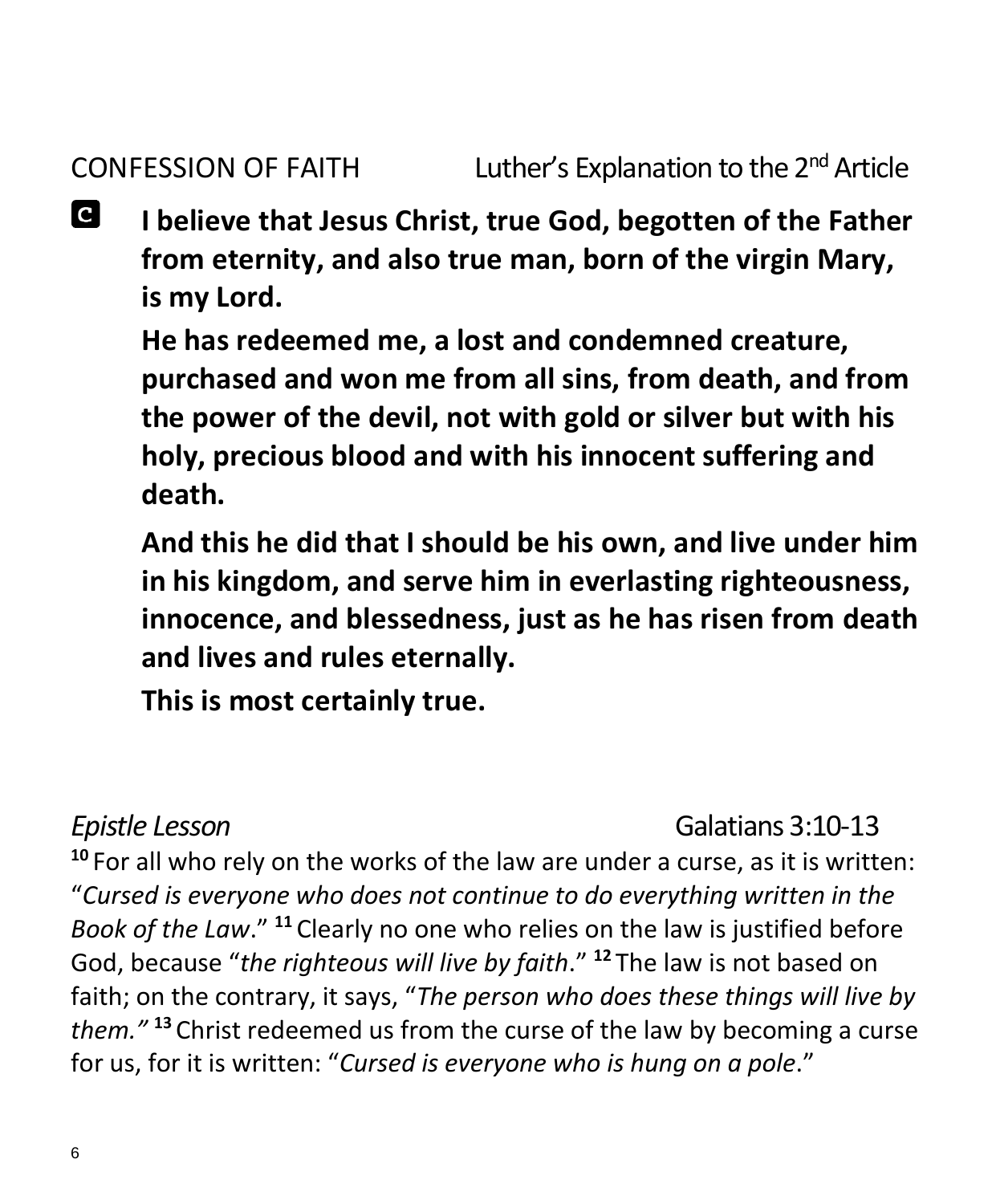Christian Worship, Hymn # 398

- Verse 1 **Not all the blood of beasts On Israel's altars slain Could give the guilty conscience peace Or wash away the stain.**
- Verse 2  **But Christ, the heav'nly Lamb, Takes all our sins away, A sacrifice of nobler name And richer blood than they.**

![](_page_6_Picture_5.jpeg)

**THE SACRAMENT**

*Our Lord Jesus has given us a holy supper in which we receive his true body and blood for the forgiveness of sins and the strengthening of our faith. In this supper we celebrate the gift of his redemption, we bear witness to the fellowship as believers, and we proclaim his death until he returns. As we celebrate the Lord's Supper, St. John-St. James members are asked to register before or after the service.* 

*Guests and visitors wishing to commune with us for the first time are asked to speak with our pastor prior to the start of the worship service. We make this request out of a love for our Savior's teaching concerning the Lord's Supper (I Corinthians 10,11), and out of love for our guests, seeking only their spiritual good and blessing. We humbly ask for your respectful cooperation. May the Lord bless each of our communicants today with peace-filled hearts and a renewed spirit to serve and love their Lord Jesus.*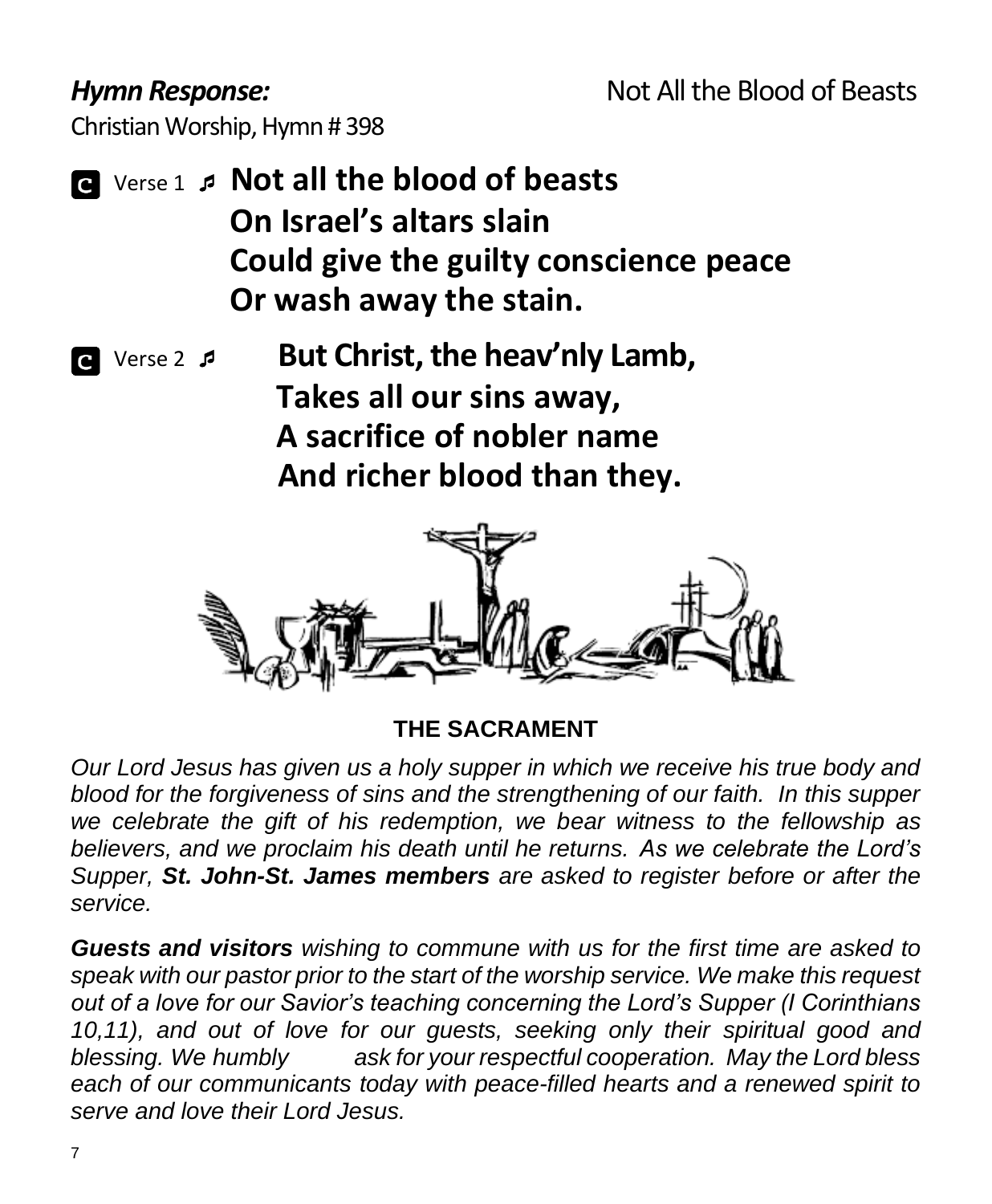## LORD'S PRAYER

**Our Father who art in heaven, hallowed be thy name, thy kingdom come, thy will be done on earth as it is in heaven. Give us this day our daily bread; and forgive us our trespasses, as we forgive those who trespass against us; And lead us not into temptation, but deliver us from evil. For thine is the kingdom and the power and the glory forever and ever. Amen.**

# PREFACE and WORDS OF INSTITUTION

- $\lvert\mathrm{M}\rvert$ In Holy Communion we are not more forgiven, but we are drawn closer to our God and we have a further assurance that our sins have been forgiven. God's people participate in an intimate communion with their God in the Lord's Supper, and through it God promises to bestow blessings upon us. So also those who commune together participate in a communion with one another sharing in a common loaf and a common faith. This union with God and one another is the promise of the great banquet we will share with all the faithful when our Lord returns, the joyous culmination of our reconciliation with God the peace we share. Thus, we remember…
- $\boxed{\text{M}}$ Our Lord, Jesus Christ, on the night he was betrayed, took bread; and when he had given thanks, he broke it and gave it to his disciples, saying, "Take and eat; this is my body, which is given for you. Do this in remembrance of me."

Then he took the cup, gave thanks, and gave it to them saying, "Drink from it, all of you; this is my blood of the new covenant, which is poured out for you for the forgiveness of sins. Do this, whenever you drink it, in remembrance of me."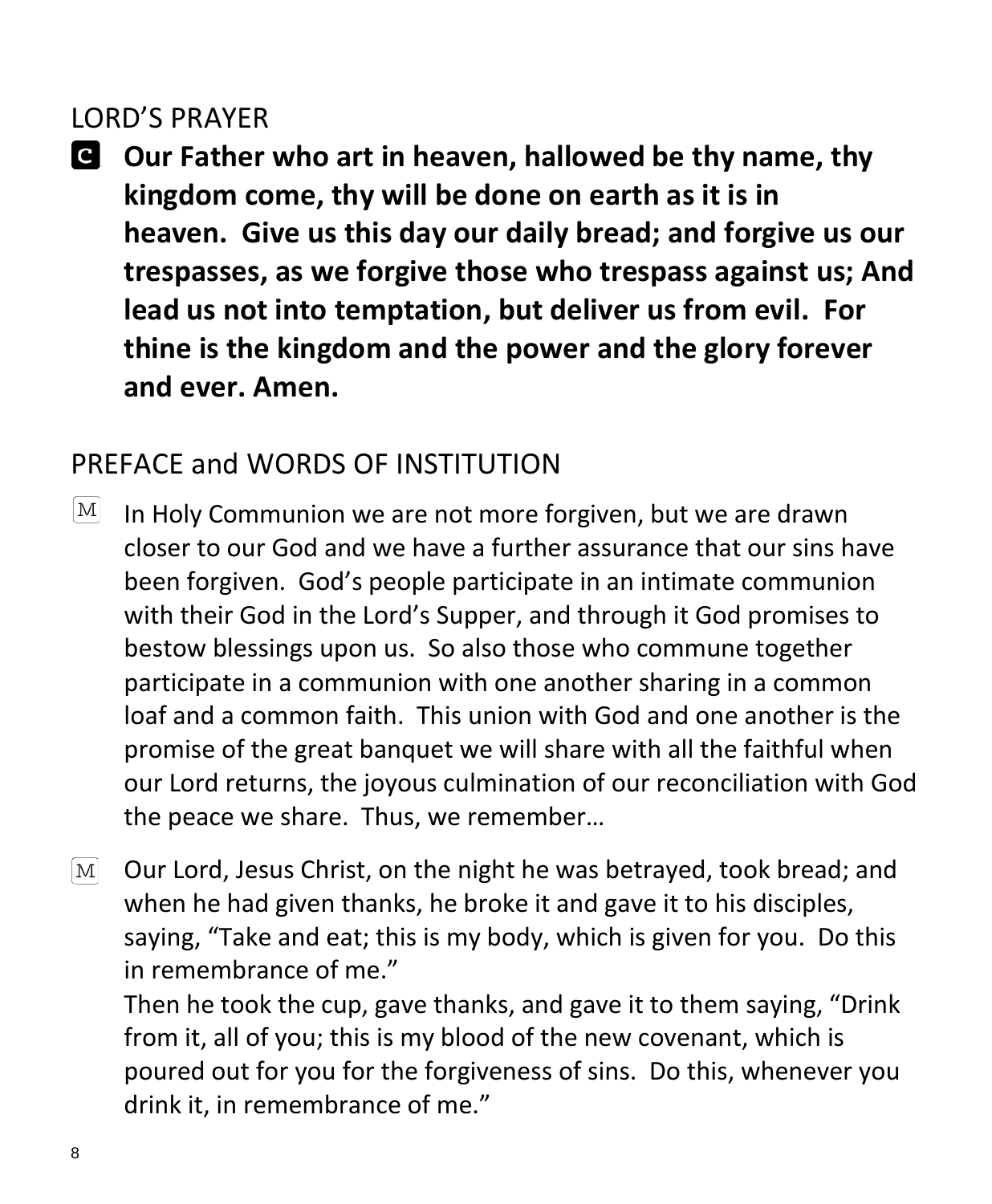$\lceil \text{M} \rceil$ **d** 

**Amen.**

### **A PRAYER BEFORE COMMUNION**

The peace of the Lord be with you always.

Heavenly Father, we confess our many sins, trusting that Jesus Christ, your Son, has fully atoned for them all. We humbly seek your grace and blessings in this sacrament. Use it to comfort our hearts and give us peace. Make our penitence ever genuine and our faith ever true, that strengthened by this means of grace we may turn from our sins and trust in our Savior. It's in His name we ask. Amen.

# DISTRIBUTION OF HOLY COMMUNION

*(After all those communing have received Lord's Supper, we conclude our celebration: )*

- Now may this true body and blood of our Lord and Savior Jesus Christ  $|M|$ strengthen and preserve you in the true faith unto life everlasting.
- ia. **Amen.**

# THANKSGIVING

- $|M|$ Heavenly Father, we have received from your Son his body once offered, now given in bread; his blood once shed, now given in wine. Reassure us of your love and forgiveness through this means of grace, so that we may be comforted in our guilt, strengthened in our faith and affirmed in our hope that only comes through Jesus Christ, who died and was buried, but also rose and now lives and reigns with you and the Holy Spirit, one God, now and forever.
- **C Amen.**

# *Communion Cup Collection:*

*During the following hymn the ushers will come to you to gather your used communion cups. Please place your cups directly into the receptacle.*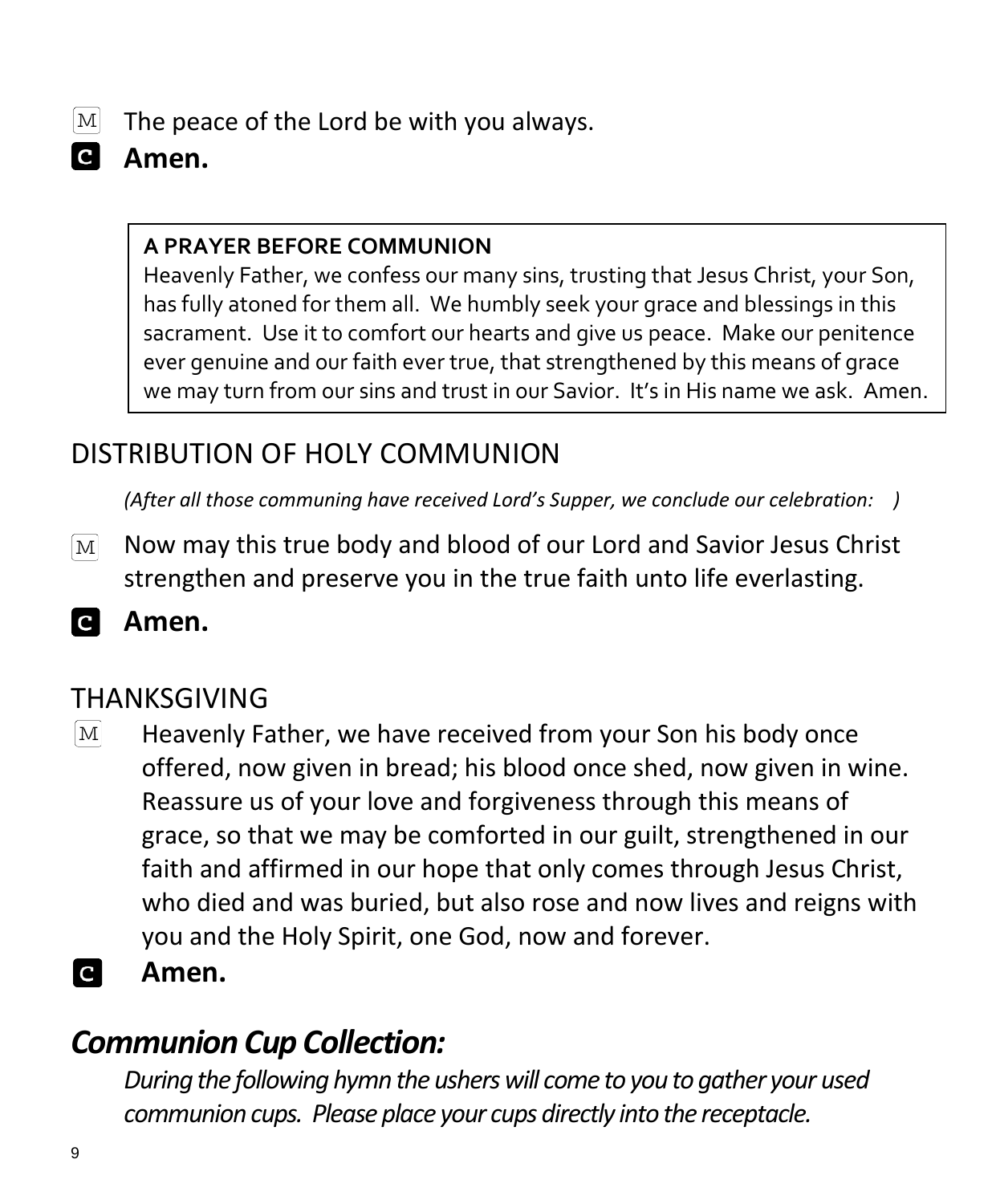## *Hymn of the Day:* Stricken, Smitten, and Afflicted

Christian Worship, Hymn # 430

 Verse 1 **Stricken, smitten, and afflicted, See him dying on the tree! 'Tis the Christ, by man rejected; Yes, my soul, 'tis he, 'tis he. 'Tis the long-expected Prophet, David's Son, yet David's Lord; Proofs I see sufficient of it: 'Tis the true and faithful Word.**

 Verse 2 **Tell me, as you hear him groaning, Was there ever grief like his? Friends through fear his cause disowning, Foes insulting his distress, Many hands were raised to wound him, None would intervene to save, But the deepest stroke that pierced him Was the stroke that Justice gave.**

 Verse 3 **If you think of sin but lightly Nor suppose the evil great, Here you see its nature rightly, Here its guilt may estimate. Mark the sacrifice appointed; See who bears the awful load— 'Tis the Word, the Lord's Anointed, Son of Man and Son of God.**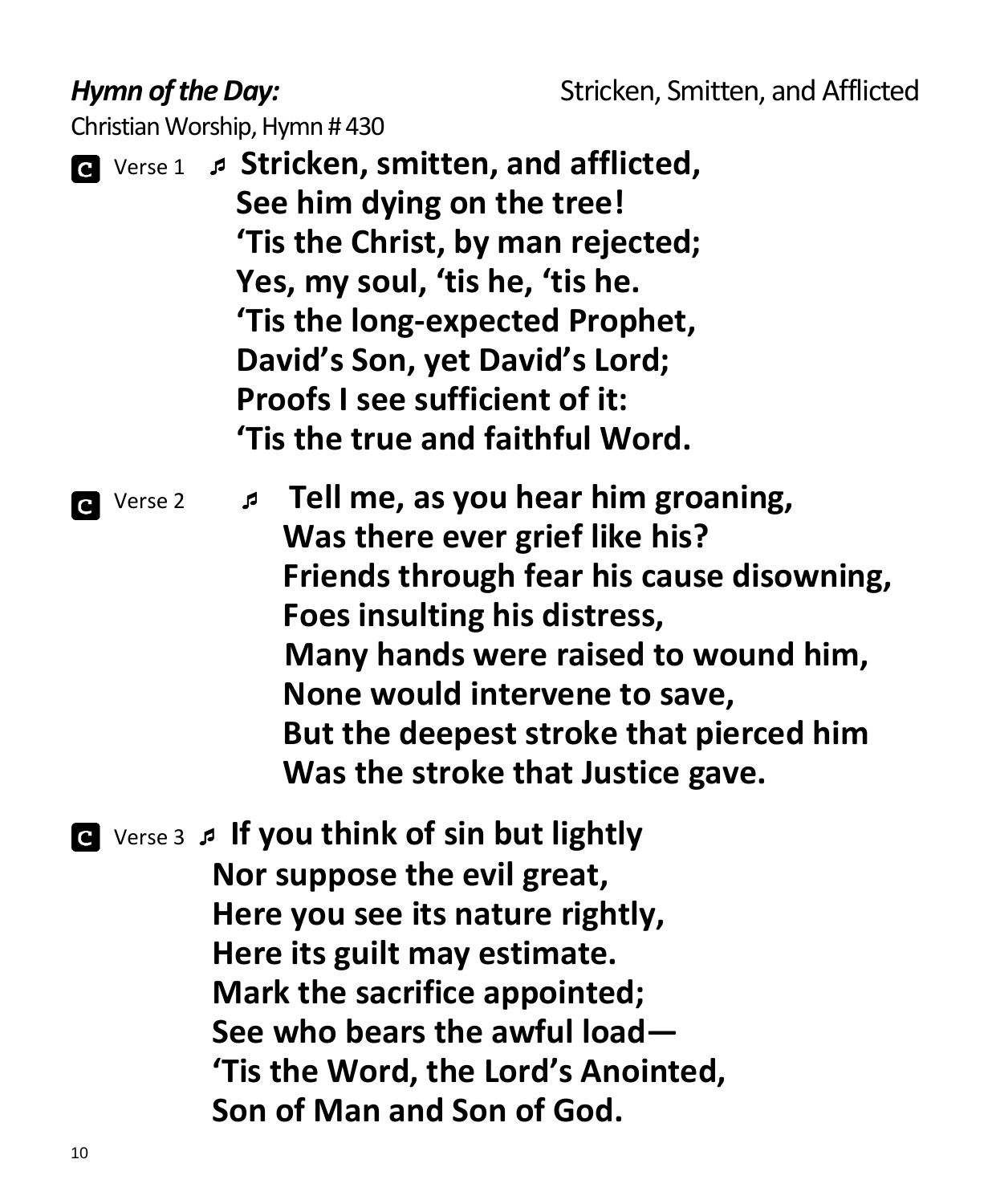# **↑ SEVEN STEPS TO THE GRAVE ↑**

*Traditionally the Good Friday service follows Jesus to the grave focusing on the seven words (sentences) he spoke from the cross. Today, we keep the traditional seven steps, but rather than focus on the seven words from the cross we look at the last hours of Good Friday, each hour a step closer to the death sentence and the final hours of God carrying out divine judgment upon our sins by condemning our innocent Savior. The hours used below are approximations that have been surmised from the Biblical record.*

# **1 – 2 AM**

**Jesus' Arrest and Trial before Annas**John 18:1-24 <sup>1</sup>When he had finished praying, Jesus left with his disciples and crossed the

Kidron Valley. On the other side there was a garden, and he and his disciples went into it.

**<sup>2</sup>**Now Judas, who betrayed him, knew the place, because Jesus had often met there with his disciples. **<sup>3</sup>** So Judas came to the garden, guiding a detachment of soldiers and some officials from the chief priests and the Pharisees. They were carrying torches, lanterns and weapons.

**4** Jesus, knowing all that was going to happen to him, went out and asked them, "Who is it you want?"

**5** "Jesus of Nazareth," they replied.

"I am he," Jesus said. (And Judas the traitor was standing there with them.) **<sup>6</sup>**When Jesus said, "I am he," they drew back and fell to the ground.

**<sup>7</sup>** Again he asked them, "Who is it you want?"

"Jesus of Nazareth," they said.

**8** Jesus answered, "I told you that I am he. If you are looking for me, then let these men go." **<sup>9</sup>** This happened so that the words he had spoken would be fulfilled: "I have not lost one of those you gave me."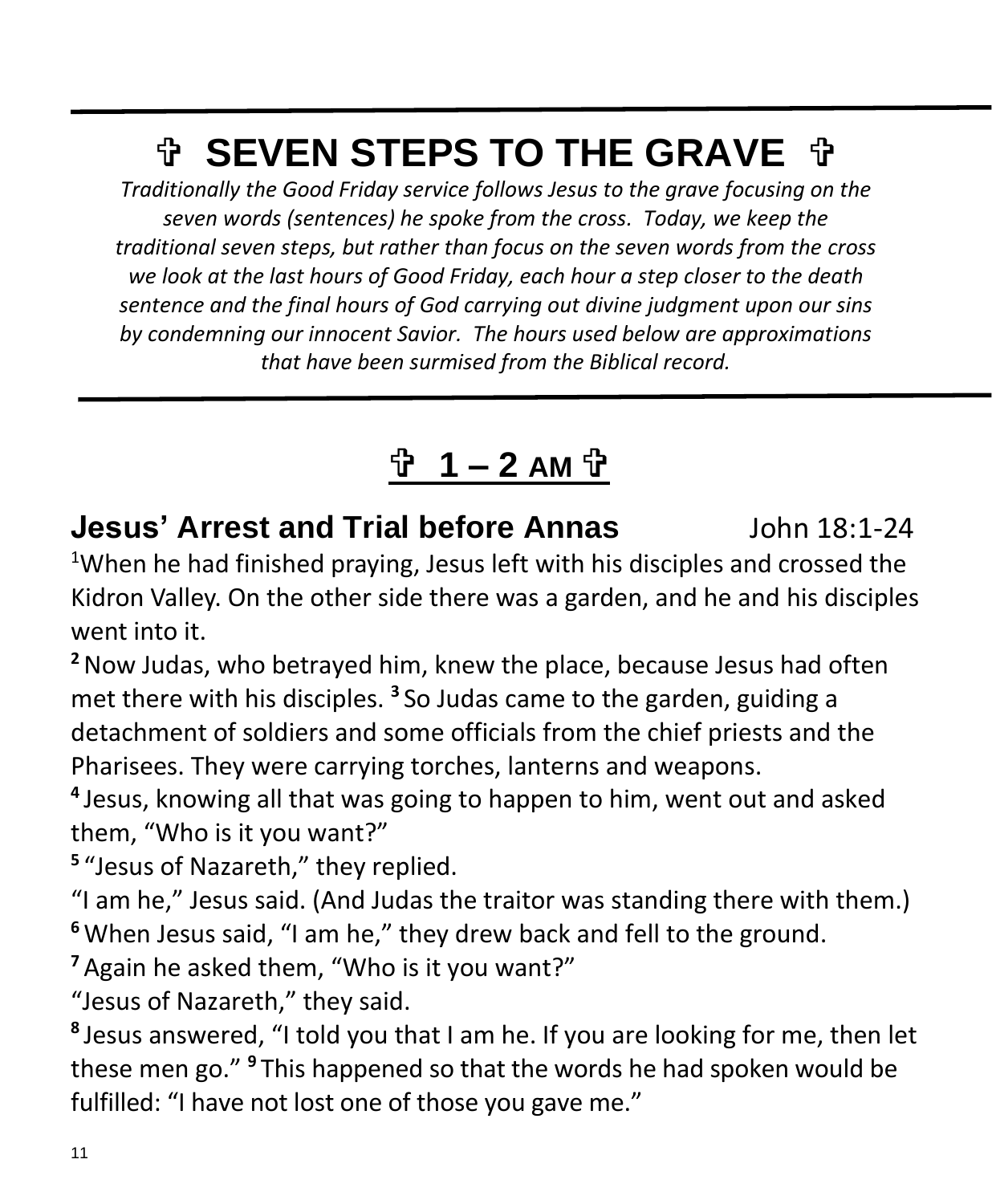**<sup>10</sup>** Then Simon Peter, who had a sword, drew it and struck the high priest's servant, cutting off his right ear. (The servant's name was Malchus.) **<sup>11</sup>** Jesus commanded Peter, "Put your sword away! Shall I not drink the cup the Father has given me?"

**<sup>12</sup>** Then the detachment of soldiers with its commander and the Jewish officials arrested Jesus. They bound him **<sup>13</sup>** and brought him first to Annas, who was the father-in-law of Caiaphas, the high priest that year. **<sup>14</sup>** Caiaphas was the one who had advised the Jewish leaders that it would be good if one man died for the people.

**<sup>19</sup>** Meanwhile, the high priest questioned Jesus about his disciples and his teaching. **<sup>20</sup>** "I have spoken openly to the world," Jesus replied. "I always taught in synagogues or at the temple, where all the Jews come together. I said nothing in secret. **<sup>21</sup>**Why question me? Ask those who heard me. Surely they know what I said."

**<sup>22</sup>**When Jesus said this, one of the officials nearby slapped him in the face. "Is this the way you answer the high priest?" he demanded.

**<sup>23</sup>** "If I said something wrong," Jesus replied, "testify as to what is wrong. But if I spoke the truth, why did you strike me?" **<sup>24</sup>** Then Annas sent him bound to Caiaphas the high priest.

**Song Response: Go to Dark Gethsemane** 

Christian Worship, Hymn # 425

Verse 1 **Go to dark Gethsemane,** 

**All who feel the tempter's pow'r; Your Redeemer's conflict see. Watch with him one bitter hour; Turn not from his griefs away; Learn of Jesus Christ to pray**

 *(Our second verse is printed on the next page.)*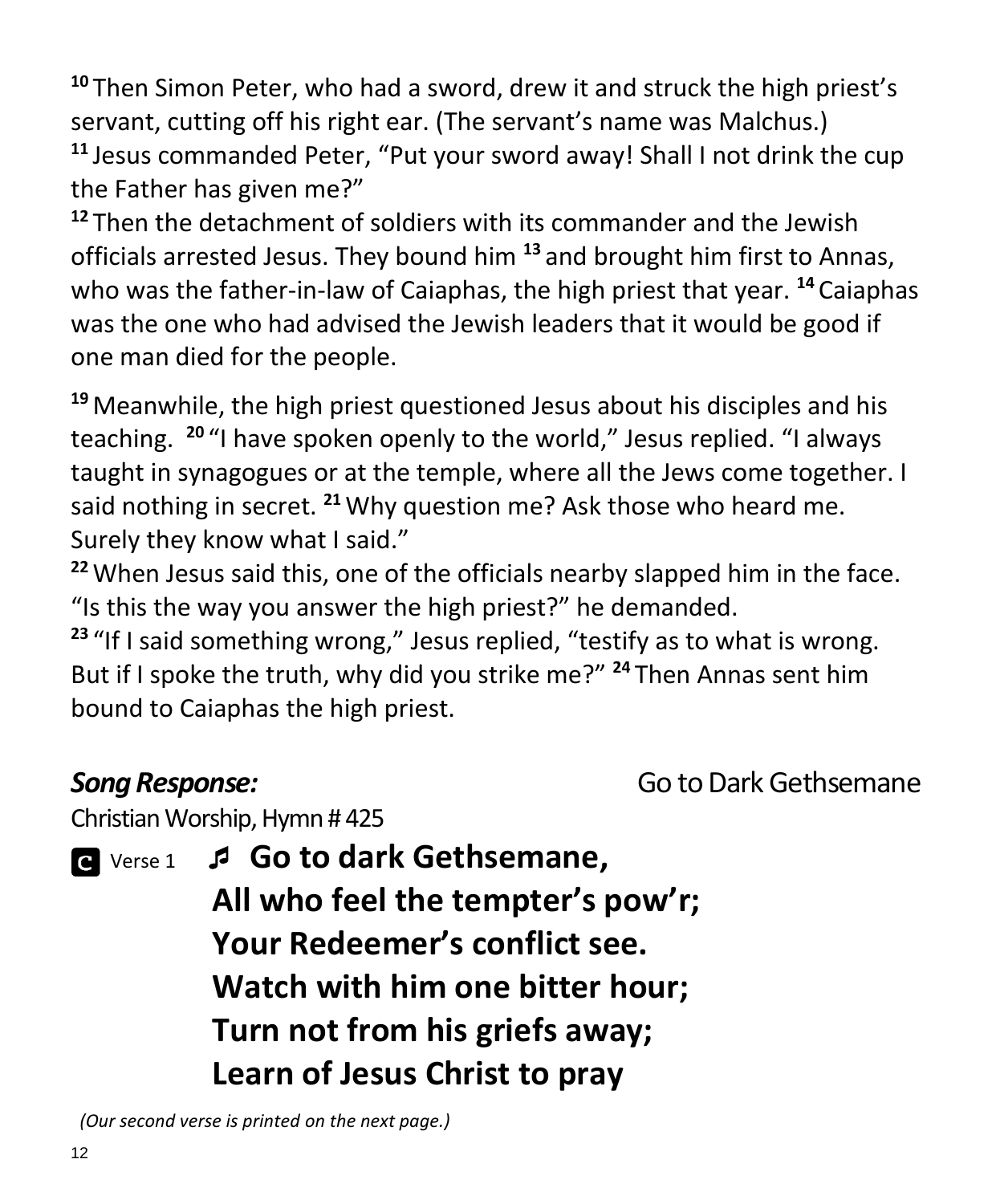Verse 3

 **Calv'ry's mournful mountain climb; There, adoring at his feet, Mark that miracle of time, God's own sacrifice complete. "It is finished!" hear him cry; Learn of Jesus Christ to die.**

# **2 – 3 AM**

**Jesus' Trial before Caiaphas Begins**Matthew 26:57-63,67f

**<sup>57</sup>** Those who had arrested Jesus took him to Caiaphas the high priest, where the teachers of the law and the elders had assembled. **<sup>58</sup>** But Peter followed him at a distance, right up to the courtyard of the high priest. He entered and sat down with the guards to see the outcome.

**<sup>59</sup>** The chief priests and the whole Sanhedrin were looking for false evidence against Jesus so that they could put him to death. **<sup>60</sup>** But they did not find any, though many false witnesses came forward.

Finally two came forward **<sup>61</sup>** and declared, "This fellow said, 'I am able to destroy the temple of God and rebuild it in three days.'"

**<sup>62</sup>** Then the high priest stood up and said to Jesus, "Are you not going to answer? What is this testimony that these men are bringing against you?" **<sup>63</sup>** But Jesus remained silent.

**<sup>67</sup>** Then they spit in his face and struck him with their fists. Others slapped him **<sup>68</sup>** and said, "Prophesy to us, Messiah. Who hit you?"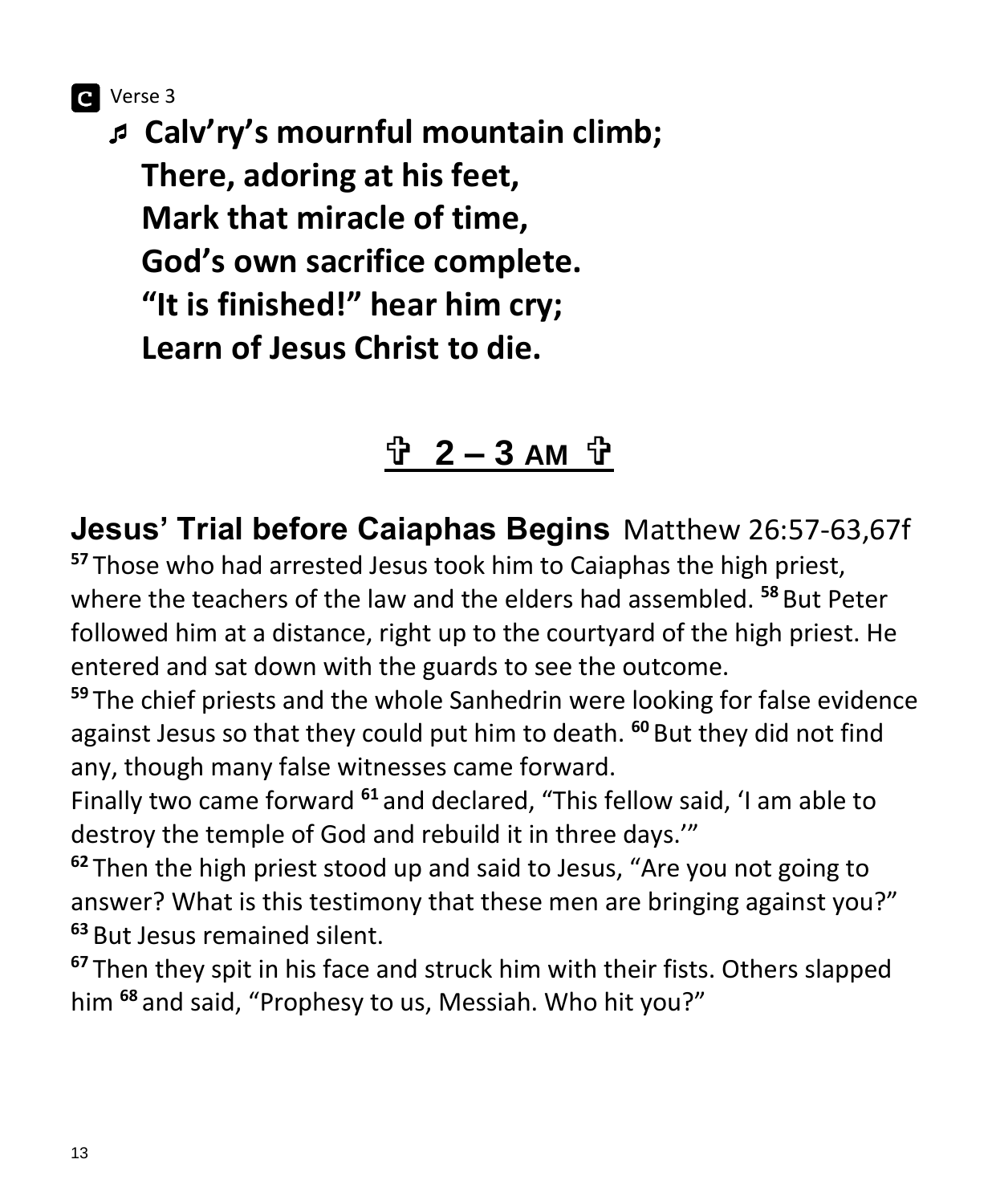Christian Worship, Hymn # 396

 Verse 2 **Thou, ah, thou has taken on thee Bonds and stripes, a cruel rod; Pain and scorn were heaped upon thee, O thou sinless Son of God! Thus didst thou my soul deliver From the bonds of sin forever. Thousand, thousand thanks shall be, Dearest Jesus, unto thee.**

 Verse <sup>3</sup> **Thou has borne the smiting only That my wounds might all be whole; Thou hast suffered, sad and lonely, Rest to give my weary soul; Yea, the curse of God enduring, Blessing unto me securing. Thousand, thousand thanks shall be, Dearest Jesus, unto thee.**

![](_page_13_Picture_6.jpeg)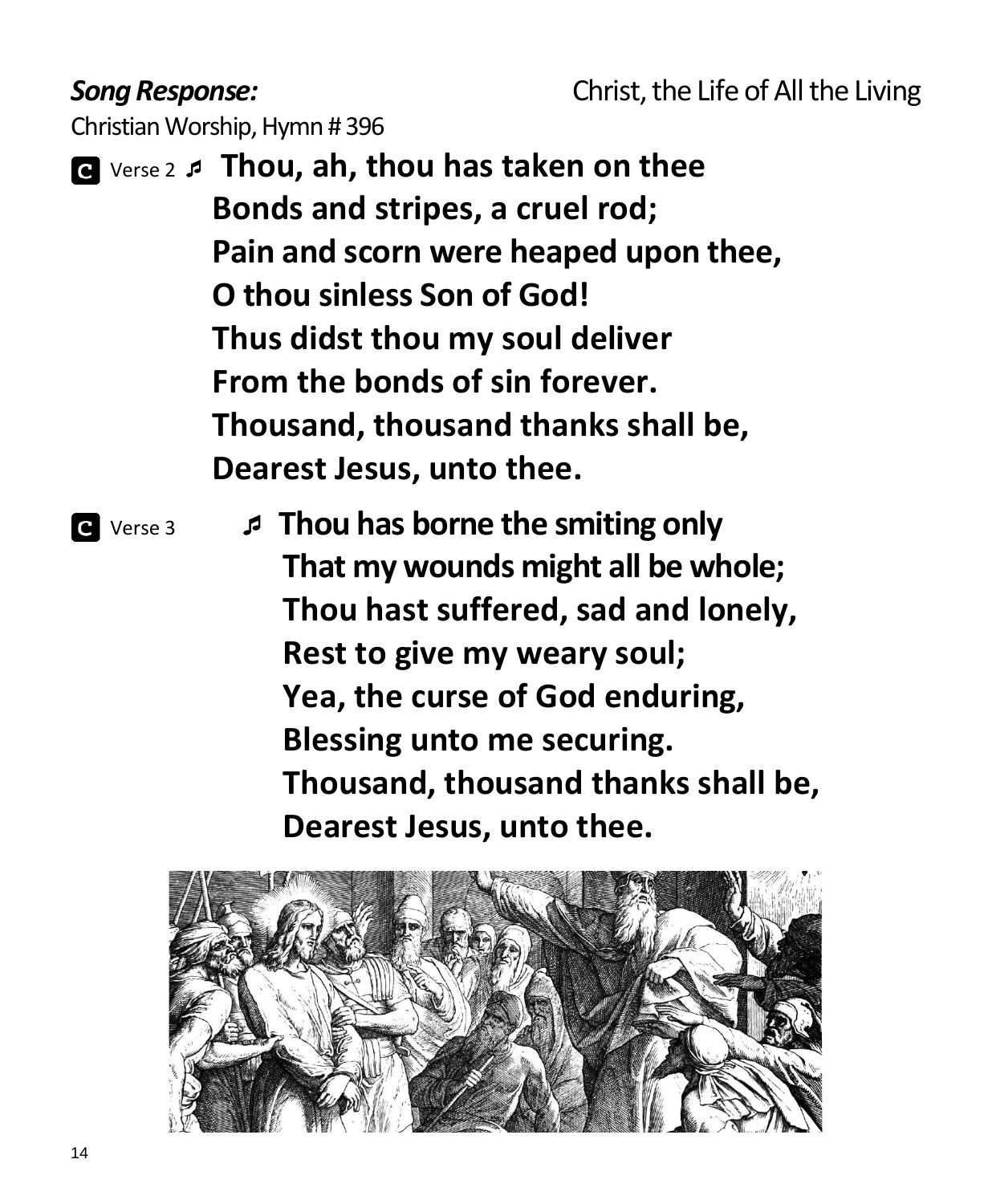# **3 – 4 AM**

# **Jesus' Conviction from Caiaphas** Luke 22:63-23:1

**<sup>63</sup>** The men who were guarding Jesus began mocking and beating him. **<sup>64</sup>** They blindfolded him and demanded, "Prophesy! Who hit you?" **<sup>65</sup>** And they said many other insulting things to him.

**<sup>66</sup>** At daybreak the council of the elders of the people, both the chief priests and the teachers of the law, met together, and Jesus was led before them. **<sup>67</sup>** "If you are the Messiah," they said, "tell us."

Jesus answered, "If I tell you, you will not believe me, **<sup>68</sup>** and if I asked you, you would not answer. **<sup>69</sup>** But from now on, the Son of Man will be seated at the right hand of the mighty God."

**<sup>70</sup>** They all asked, "Are you then the Son of God?"

He replied, "You say that I am."

**<sup>71</sup>** Then they said, "Why do we need any more testimony? We have heard it from his own lips."

 $23:1$  Then the whole assembly rose and led him off to Pilate.

**Song Response: He Stood Before the Court** 

Christian Worship, Hymn # 408

 Verse 1 **He stood before the court On trial instead of us; He met its pow'r to hurt, Condemned to face the cross— Our King, accused of treachery; Our God, abused for blasphemy!**

 *(Our second verse is printed on the next page.)*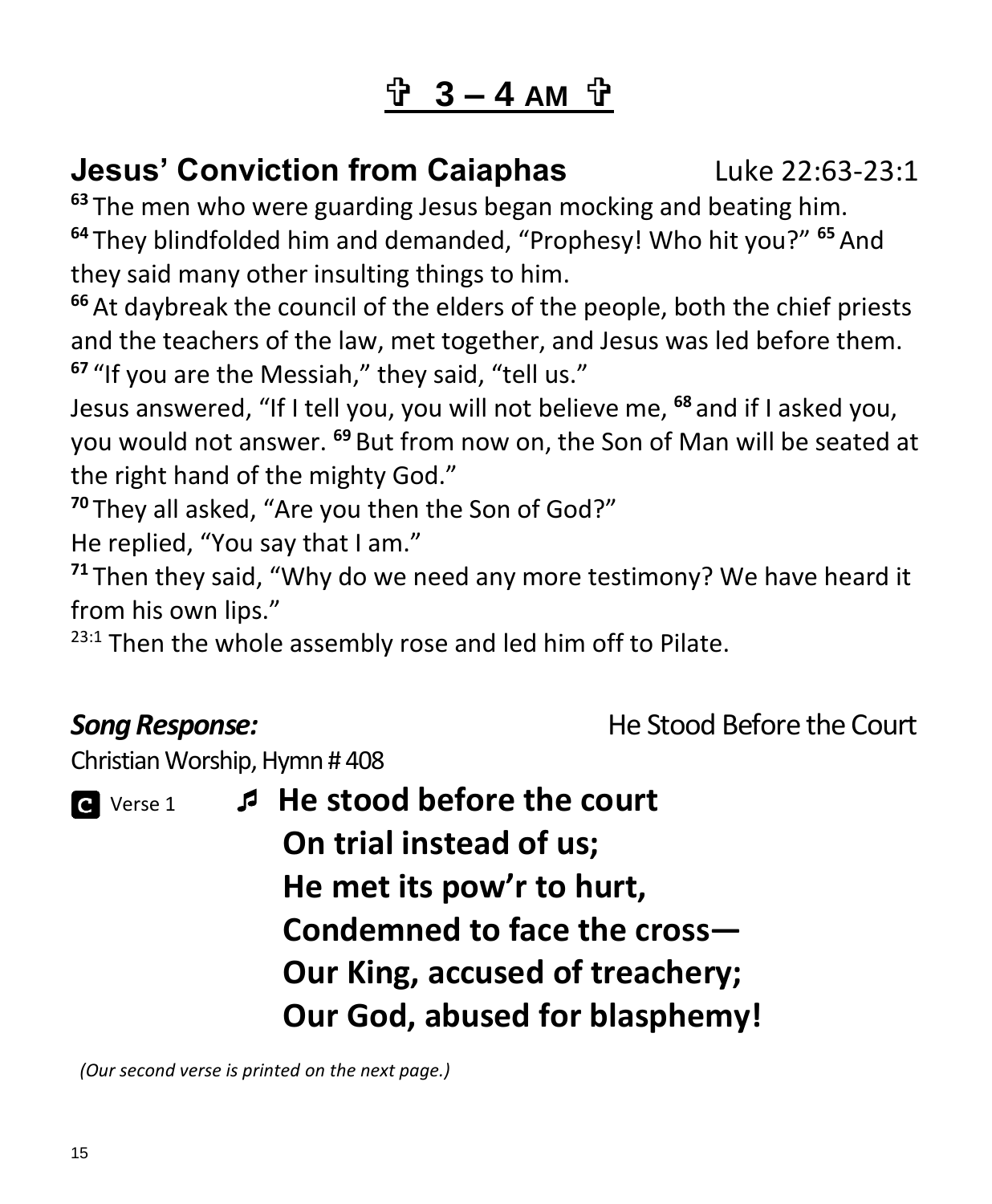Verse <sup>2</sup> **These are the crimes that tell The tale of human guilt; Our sins, our death, our hell— On these the case was built. To this world's pow'rs the Lord stays dumb. The guilt is ours; no answers come.**

# <u> $\frac{1}{2}$  4 − 5 AM 간</u>

**Jesus' Initial Charges before Pilate**John 18:28-38 **<sup>28</sup>** Then the Jewish leaders took Jesus from Caiaphas to the palace of the Roman governor. By now it was early morning, and to avoid ceremonial uncleanness they did not enter the palace, because they wanted to be able to eat the Passover. **<sup>29</sup>** So Pilate came out to them and asked, "What charges are you bringing against this man?"

**<sup>30</sup>** "If he were not a criminal," they replied, "we would not have handed him over to you."

**<sup>31</sup>** Pilate said, "Take him yourselves and judge him by your own law."

"But we have no right to execute anyone," they objected. **<sup>32</sup>** This took place to fulfill what Jesus had said about the kind of death he was going to die. **<sup>33</sup>** Pilate then went back inside the palace, summoned Jesus and asked him, "Are you the king of the Jews?"

**<sup>34</sup>** "Is that your own idea," Jesus asked, "or did others talk to you about me?"

**<sup>35</sup>** "Am I a Jew?" Pilate replied. "Your own people and chief priests handed you over to me. What is it you have done?"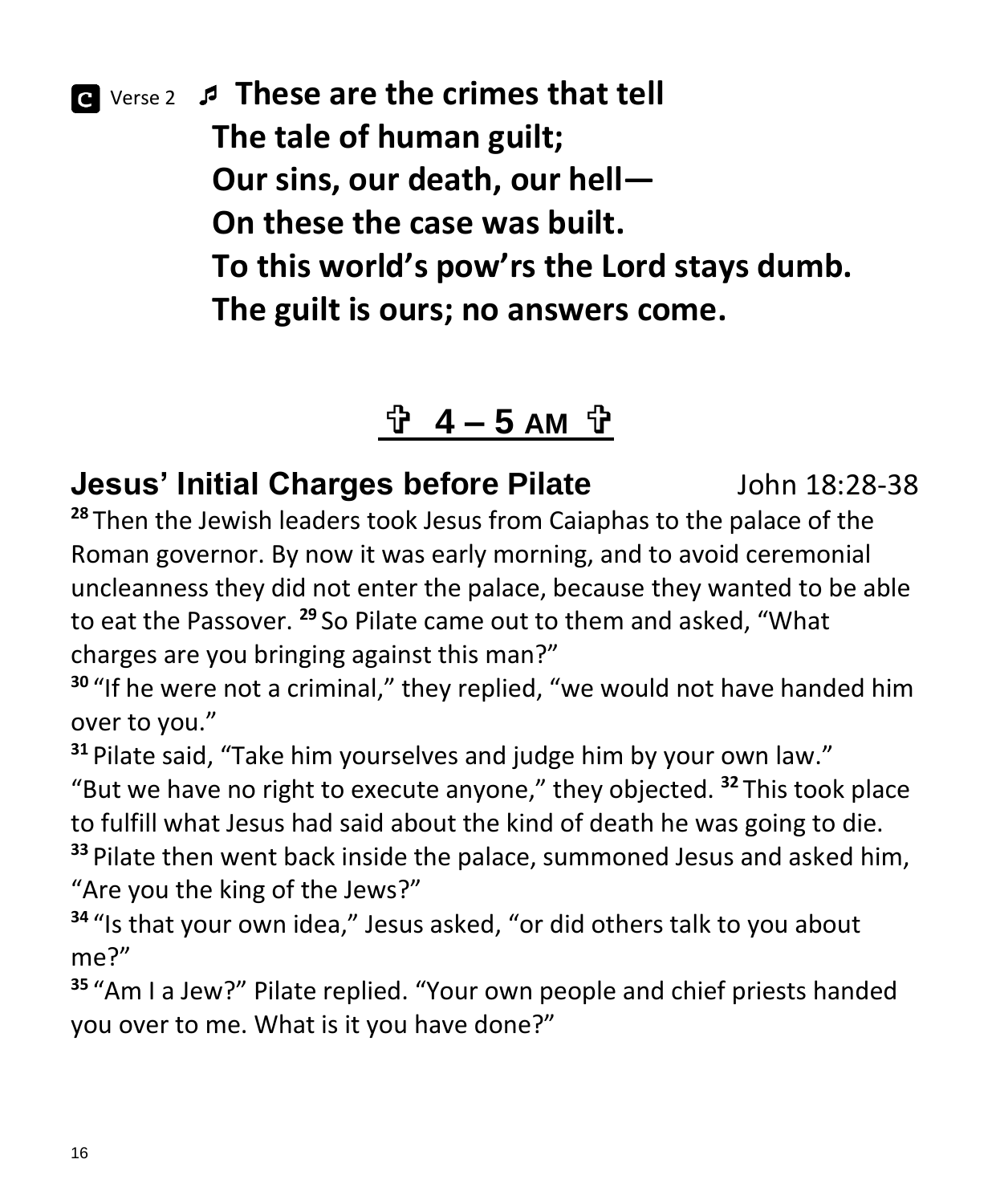**<sup>36</sup>** Jesus said, "My kingdom is not of this world. If it were, my servants would fight to prevent my arrest by the Jewish leaders. But now my kingdom is from another place."

**<sup>37</sup>** "You are a king, then!" said Pilate.

Jesus answered, "You say that I am a king. In fact, the reason I was born and came into the world is to testify to the truth. Everyone on the side of truth listens to me."

**<sup>38</sup>** "What is truth?" retorted Pilate. With this he went out again to the Jews gathered there and said, "I find no basis for a charge against him.

# **Song Response:** Sing, My Tongue, the Glorious Battle Christian Worship, Hymn # 419 Verse 2 **Tell how, when at length the fullness Of th' appointed time was come, He, the Word, was born of woman, Left for us his Father's home, Blazed the path of true obedience Shone as light amidst the gloom.** Verse <sup>3</sup> **Thus, with thirty years accomplished, He went forth from Nazareth, Destined, dedicated, willing, Did the work and met his death; Like a lamb he humbly yielded On the cross his dying breath.**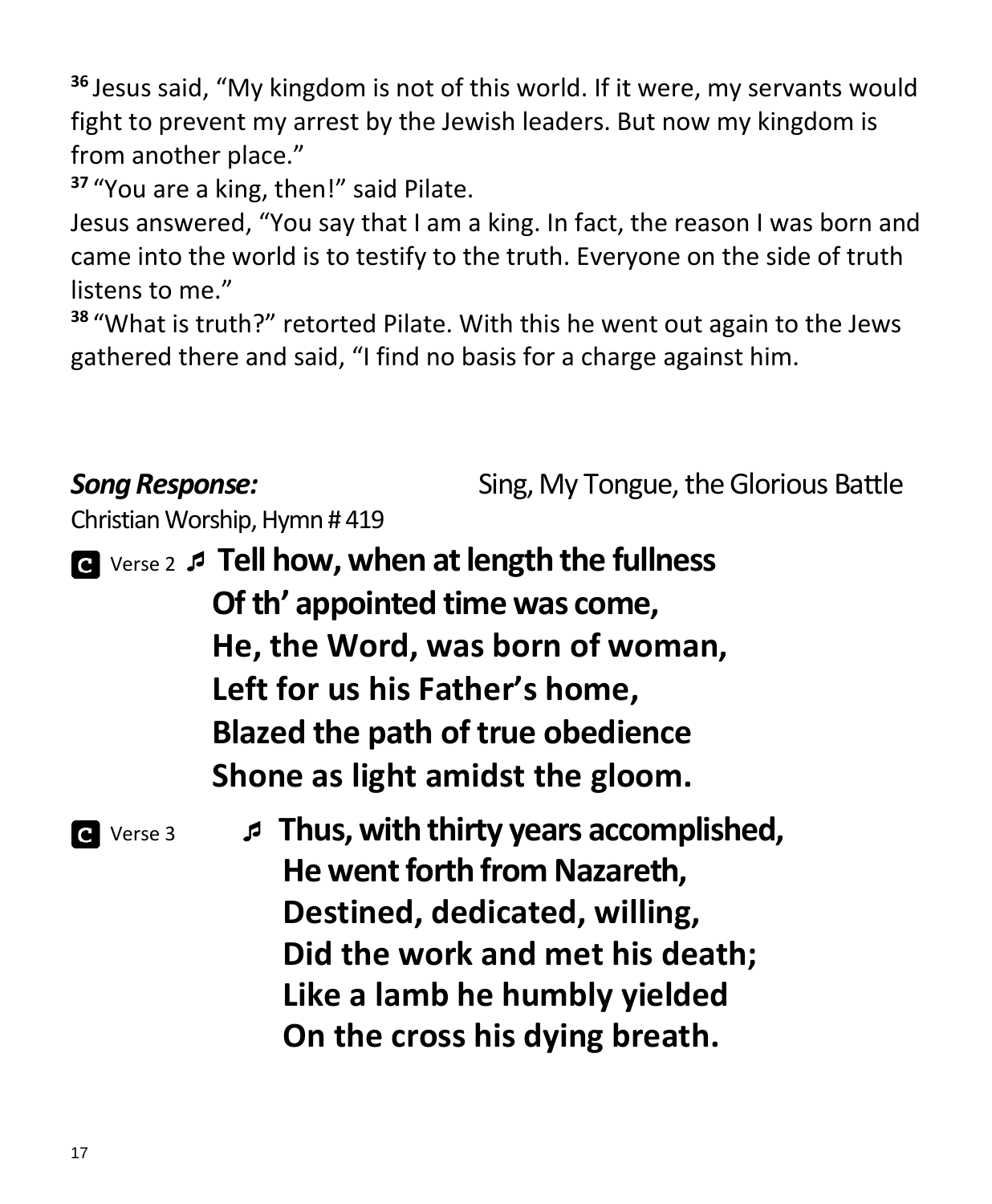# **5 – 6 AM**

# **Jesus' Trial before Herod Luke 23:4-16**

**<sup>4</sup>** Then Pilate announced, "I find no basis for a charge against this man." **<sup>5</sup>** But they insisted, "He stirs up the people all over Judea by his teaching. He started in Galilee and has come all the way here."

**<sup>6</sup>**On hearing this, Pilate asked if the man was a Galilean. **<sup>7</sup>**When he learned that Jesus was under Herod's jurisdiction, he sent him to Herod, who was also in Jerusalem at that time.

**<sup>8</sup>**When Herod saw Jesus, he was greatly pleased, because for a long time he had been wanting to see him. From what he had heard about him, he hoped to see him perform a sign of some sort. **<sup>9</sup>**He plied him with many questions, but Jesus gave him no answer. **<sup>10</sup>** The chief priests and the teachers of the law were standing there, vehemently accusing him. **<sup>11</sup>** Then Herod and his soldiers ridiculed and mocked him. Dressing him in an elegant robe, they sent him back to Pilate. **<sup>12</sup>** That day Herod and Pilate became friends—before this they had been enemies.

**<sup>13</sup>** Pilate called together the chief priests, the rulers and the people, **<sup>14</sup>** and said to them, "You brought me this man as one who was inciting the people to rebellion. I have examined him in your presence and have found no basis for your charges against him. **<sup>15</sup>**Neither has Herod, for he sent him back to us; as you can see, he has done nothing to deserve death. **<sup>16</sup>** Therefore, I will punish him and then release him."

### **Song Response: CO** Dearest Jesus

Christian Worship, Hymn # 432

 Verse 1 **O dearest Jesus, what law have you broken That such sharp sentence should on you be spoken? Of what great crime have you to make confession— What dark transgression?** *(Verse three is printed on the next page.)*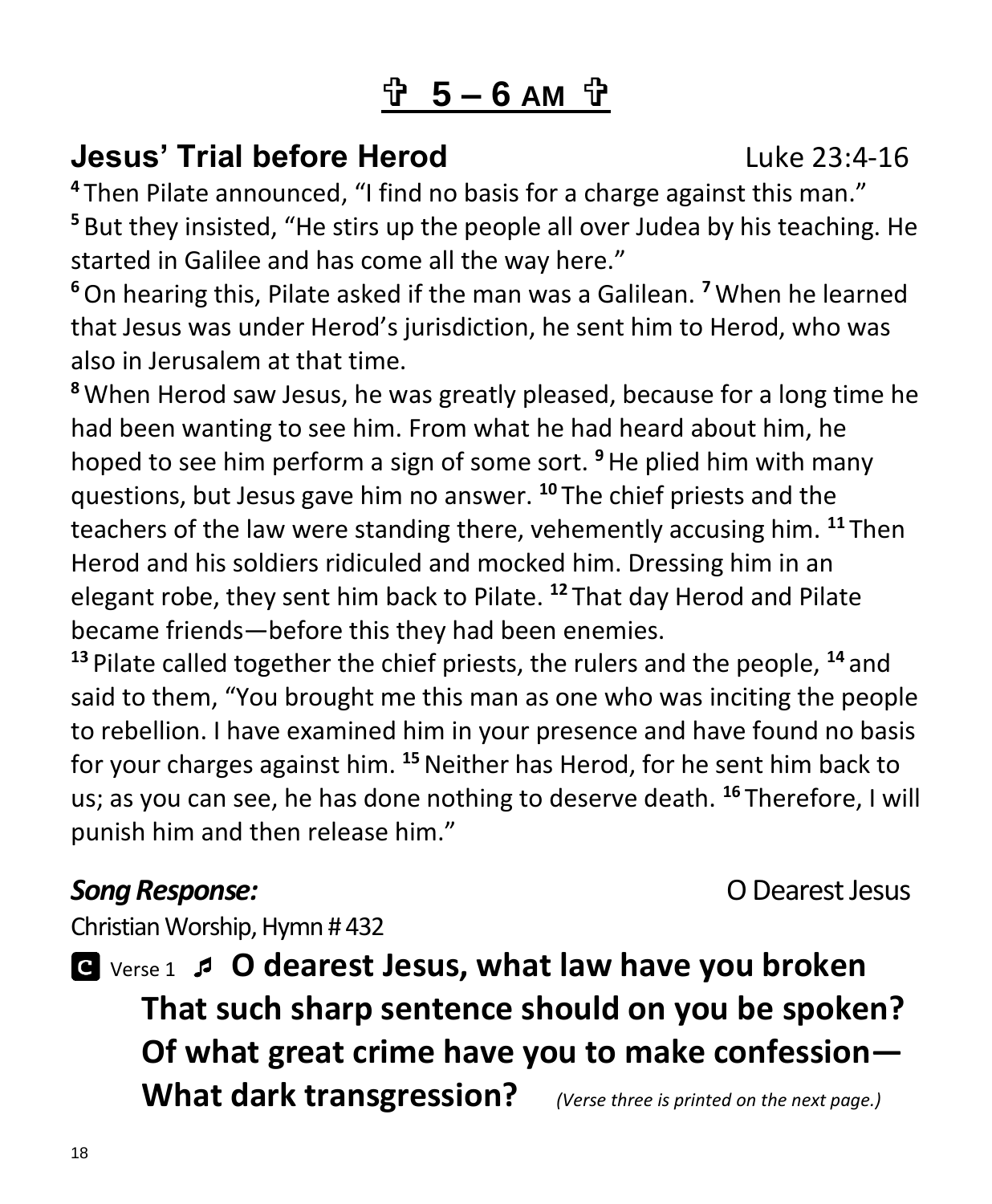**C** Verse 3

 **Whence come these sorrows, whence thismortal anguish? It is my sins for which you, Lord, must languish; Yes, all the wrath, the woe that you inherit, This I do merit.**

# **6 – 7 AM**

**Jesus' Death Sentence from Pilate**John 19:1-16 <sup>1</sup>Then Pilate took Jesus and had him flogged. **<sup>2</sup>** The soldiers twisted together a crown of thorns and put it on his head. They clothed him in a purple robe **<sup>3</sup>** and went up to him again and again, saying, "Hail, king of the Jews!" And they slapped him in the face.

**<sup>4</sup>**Once more Pilate came out and said to the Jews gathered there, "Look, I am bringing him out to you to let you know that I find no basis for a charge against him." **<sup>5</sup>**When Jesus came out wearing the crown of thorns and the purple robe, Pilate said to them, "Here is the man!"

**<sup>6</sup>** As soon as the chief priests and their officials saw him, they shouted, "Crucify! Crucify!"

But Pilate answered, "You take him and crucify him. As for me, I find no basis for a charge against him."

**<sup>7</sup>** The Jewish leaders insisted, "We have a law, and according to that law he must die, because he claimed to be the Son of God."

**<sup>8</sup>**When Pilate heard this, he was even more afraid, **<sup>9</sup>** and he went back inside the palace. "Where do you come from?" he asked Jesus, but Jesus gave him no answer. **<sup>10</sup>** "Do you refuse to speak to me?" Pilate said. "Don't you realize I have power either to free you or to crucify you?"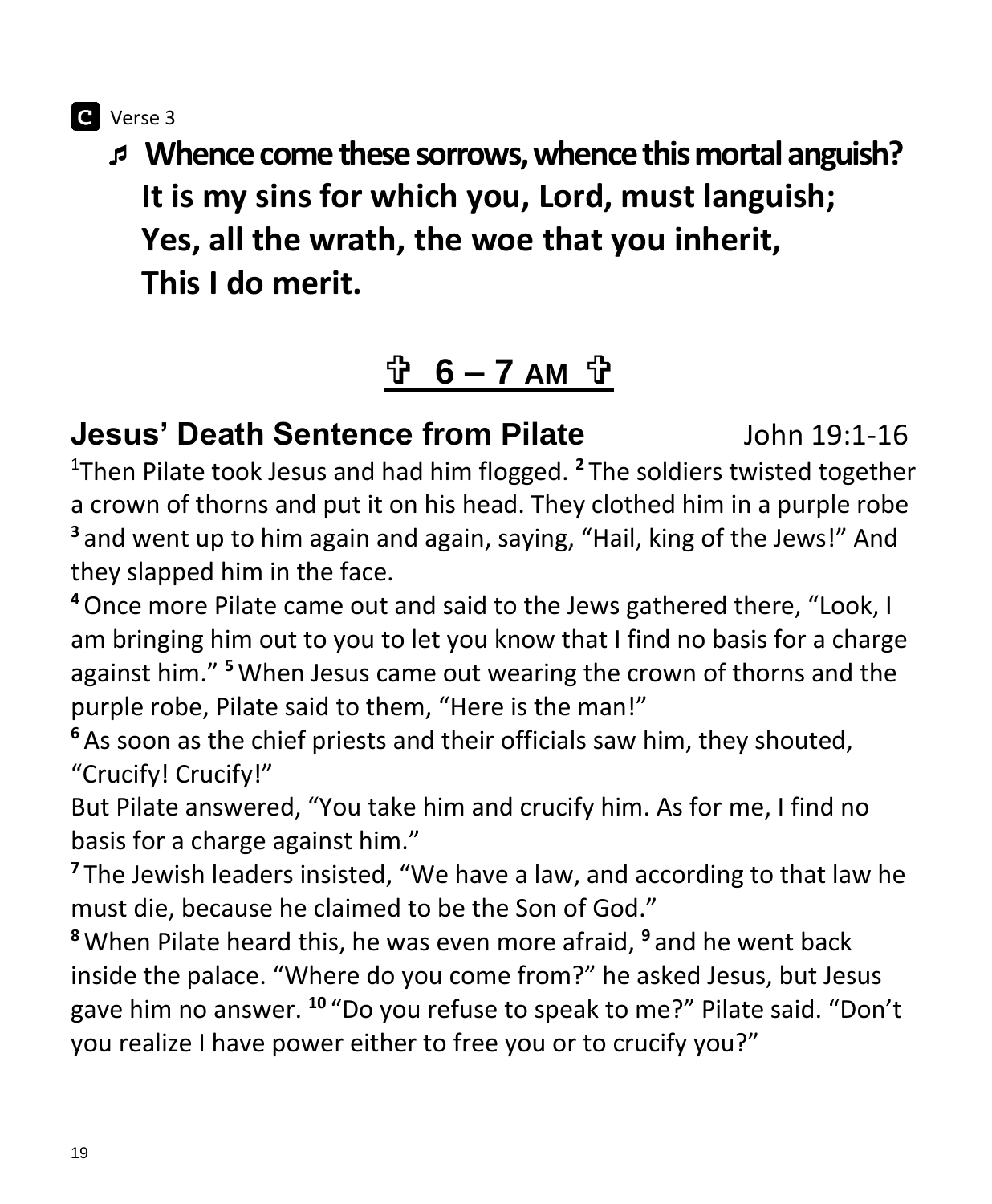**<sup>11</sup>** Jesus answered, "You would have no power over me if it were not given to you from above. Therefore the one who handed me over to you is guilty of a greater sin."

**<sup>12</sup>** From then on, Pilate tried to set Jesus free, but the Jewish leaders kept shouting, "If you let this man go, you are no friend of Caesar. Anyone who claims to be a king opposes Caesar."

**<sup>13</sup>**When Pilate heard this, he brought Jesus out and sat down on the judge's seat at a place known as the Stone Pavement (which in Aramaic is Gabbatha). **<sup>14</sup>** It was the day of Preparation of the Passover; it was about noon.

"Here is your king," Pilate said to the Jews.

**<sup>15</sup>** But they shouted, "Take him away! Take him away! Crucify him!" "Shall I crucify your king?" Pilate asked.

"We have no king but Caesar," the chief priests answered.

**<sup>16</sup>** Finally Pilate handed him over to them to be crucified.

*Song Response:* Upon the Cross Extended

Old Christian Worship, Hymn # 113

 Verse <sup>3</sup> **'Tis I who should be smitten, My doom should here be written: Bound hand and foot in hell. The fetters and the scourging, The floods around you surging, 'Tis I who deserve them well.**

 *(Our second verse is printed on the next page.)*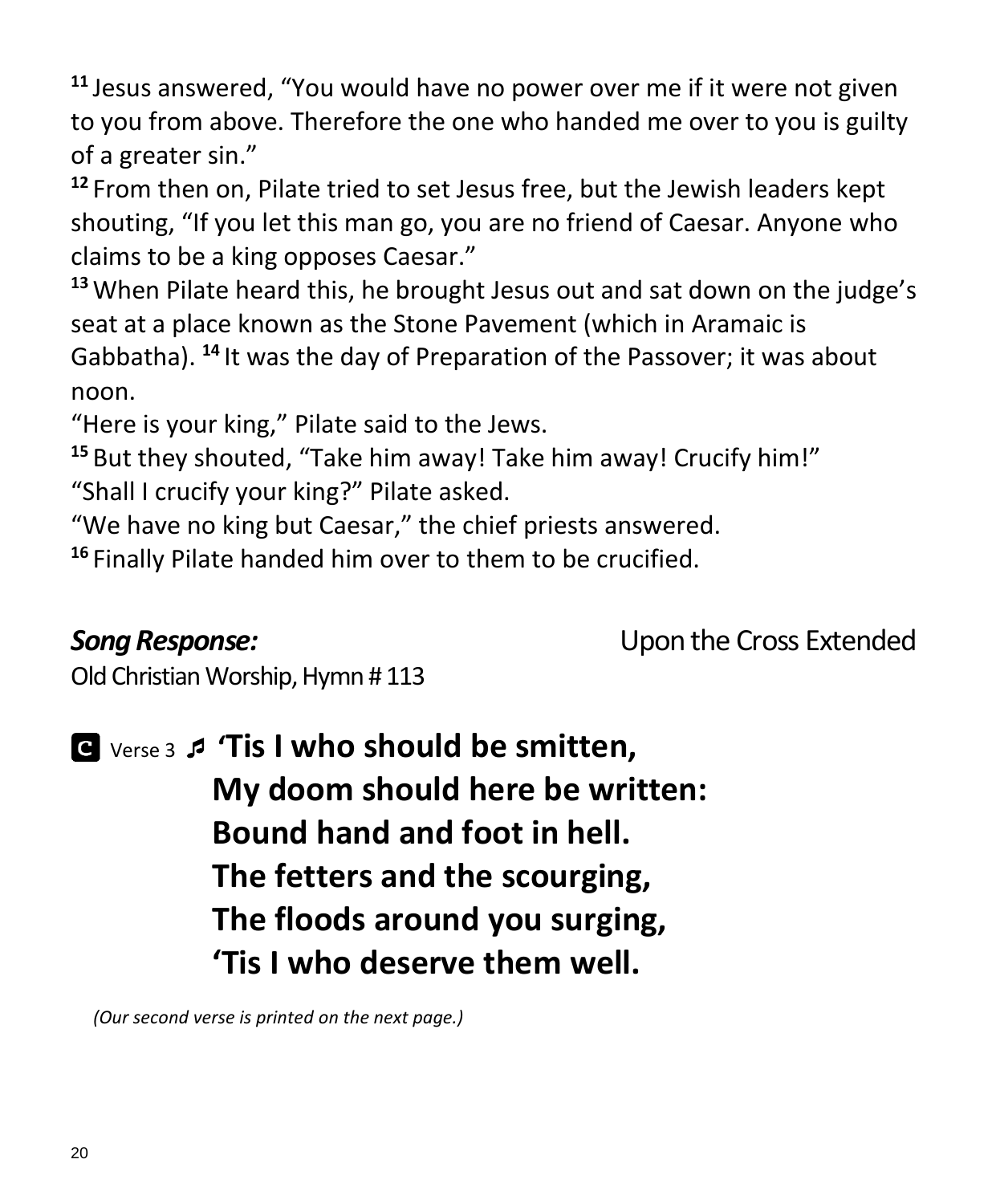![](_page_20_Picture_0.jpeg)

 **A crown of thorns you're wearing, My shame and scorn you're bearing That I might ransomed be. My bondsman, ever willing, My place with patience filling, From sin and guilt has made me free.**

# **9 AM – 3 PM**

# **Jesus' Crucifixion and Death Mark 15:20-25**

**<sup>20</sup>** And when they had mocked him, they took off the purple robe and put his own clothes on him. Then they led him out to crucify him.

**<sup>21</sup>** A certain man from Cyrene, Simon, the father of Alexander and Rufus, was passing by on his way in from the country, and they forced him to carry the cross. **<sup>22</sup>** They brought Jesus to the place called Golgotha (which means "the place of the skull"). **<sup>23</sup>** Then they offered him wine mixed with myrrh, but he did not take it. **<sup>24</sup>** And they crucified him. Dividing up his clothes, they cast lots to see what each would get.

**<sup>25</sup>** It was nine in the morning when they crucified him. **<sup>26</sup>** The written notice of the charge against him read: THE KING OF THE JEWS.

![](_page_20_Picture_7.jpeg)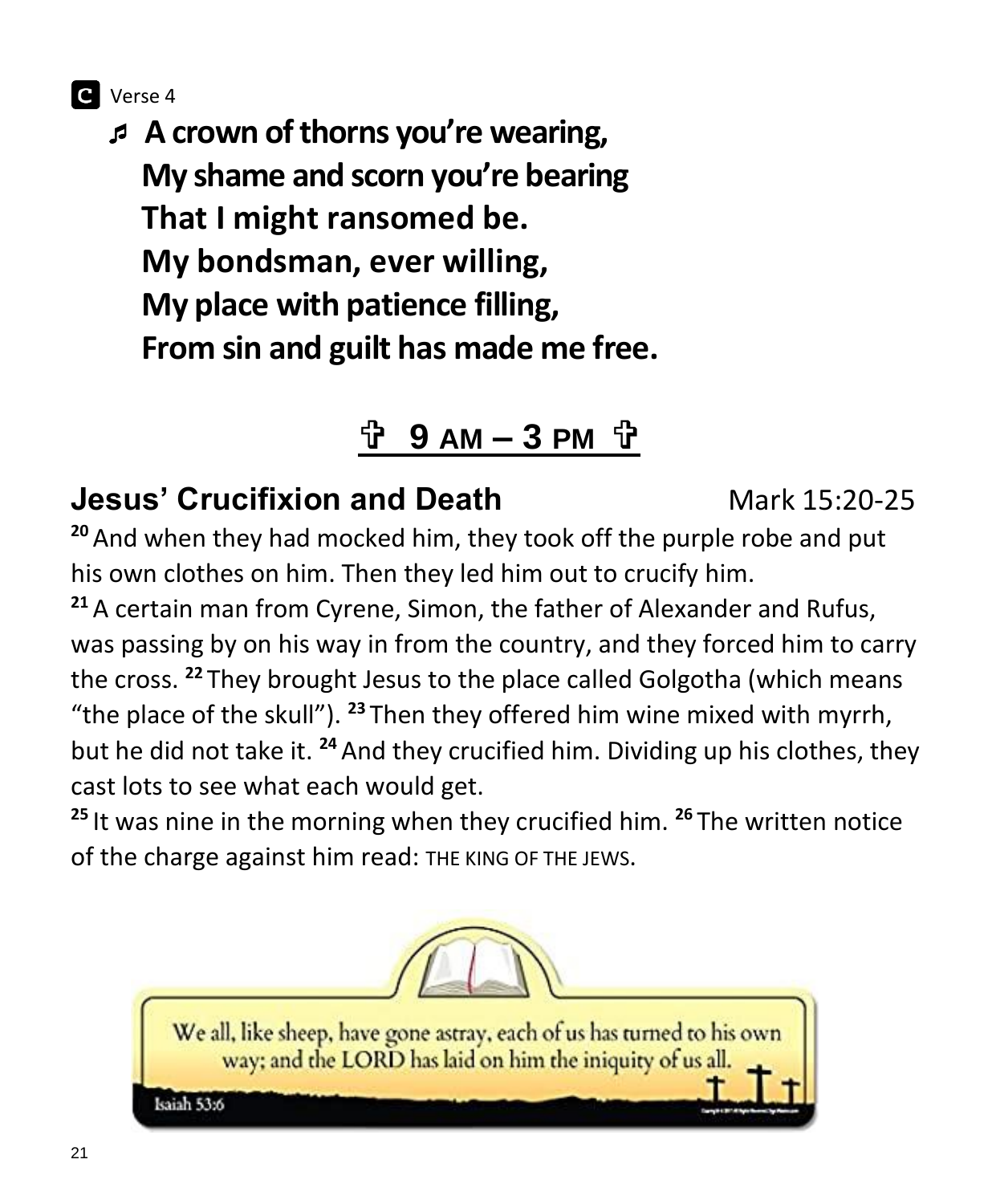# **1** A Word of Forgiveness fr

### **"Father forgive them, for they do not know what they are doing."**

*(God's Will, God's Work)* Luke 23:34

### **2 A Word of Promise**

**"I tell you the truth, today you will be with me in paradise."**

*(No wait, No wondering, No work, No want)* Luke 23:43

### **<u>**  $\frac{1}{12}$  **3 A Word of Love**  $\frac{1}{12}$ **</u>**

**"Dear woman, here is your son." "Here is your mother."**

*(still sinless, still selfless)* John 19:26,27

## **4 A Word of ???**

### **"My God, my God, why have you forsaken me?"**

*(suffering, separated, singular)* Matthew 27:46

## **5 A Word of Fulfillment**

**"I am thirsty."** *(feeling, fulfilling)* John 19:28

### **6 A Word of Completion**

**"It is finished."** *(completion, conquest)* John 19:30

## **<sup>1</sup>7 A Word of Confidence <sup>1</sup>**

## **"Father, into your hands I commit my spirit."**

*(confident, comforted, comfortable)* Luke 23:46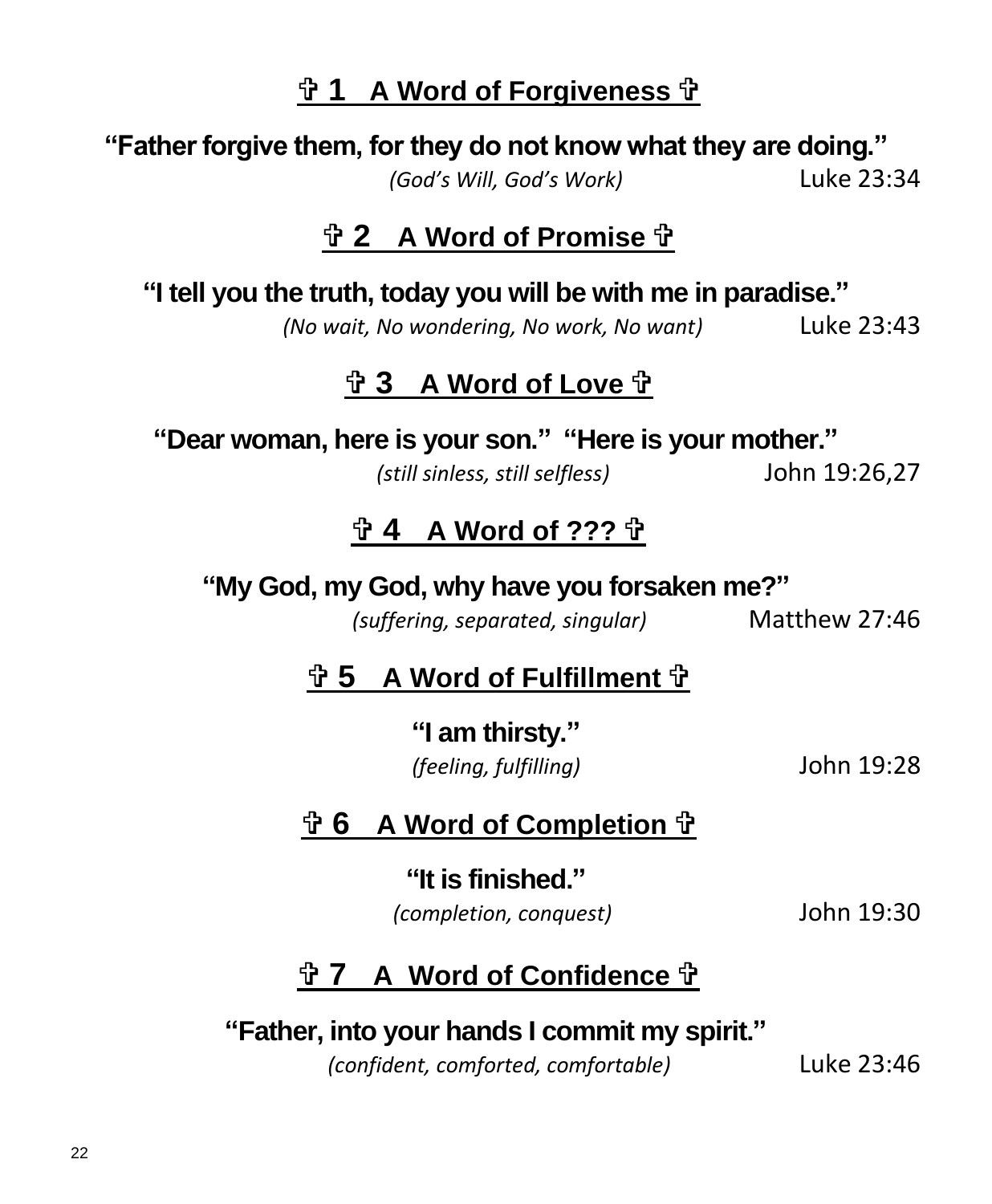# AN EIGHTH WORD

 $|M|$ There is in one sense, an eighth word of Good Friday. It's the word spoken by the Jewish leaders and Pontius Pilate regarding the tomb of Jesus. To anyone who had witnessed the events of that day, this word might have appeared to be the last word—the slamming and sealing shut of a tomb, a life, and all hope. But God gets the last word. He always does. And although the solemness of death and burial will be fresh in our minds as we leave today, we know better than to go home without hope. We go home knowing that this last word of Good Friday is actually a good word, because it ensures that the only way someone could come out of that tomb would be if he were the very Son of God. It assures us that the tomb will be empty on Sunday morning for only one reason: because our Savior was not the victim here, but the victor! He gave himself over to death to defeat it.

Hear now the eighth word of Good Friday:

# $\frac{1}{2}$  3 PM - 7 PM  $\frac{1}{2}$

**Jesus' Burial Contract Contract Contract Contract Contract Contract Contract Contract Contract Contract Contract Contract Contract Contract Contract Contract Contract Contract Contract Contract Contract Contract Contrac** 

**<sup>57</sup>** As evening approached, there came a rich man from Arimathea, named Joseph, who had himself become a disciple of Jesus. **<sup>58</sup>**Going to Pilate, he asked for Jesus' body, and Pilate ordered that it be given to him. **<sup>59</sup>** Joseph took the body, wrapped it in a clean linen cloth, **<sup>60</sup>** and placed it in his own new tomb that he had cut out of the rock. He rolled a big stone in front of the entrance to the tomb and went away. **<sup>61</sup>** Mary Magdalene and the other Mary were sitting there opposite the tomb.